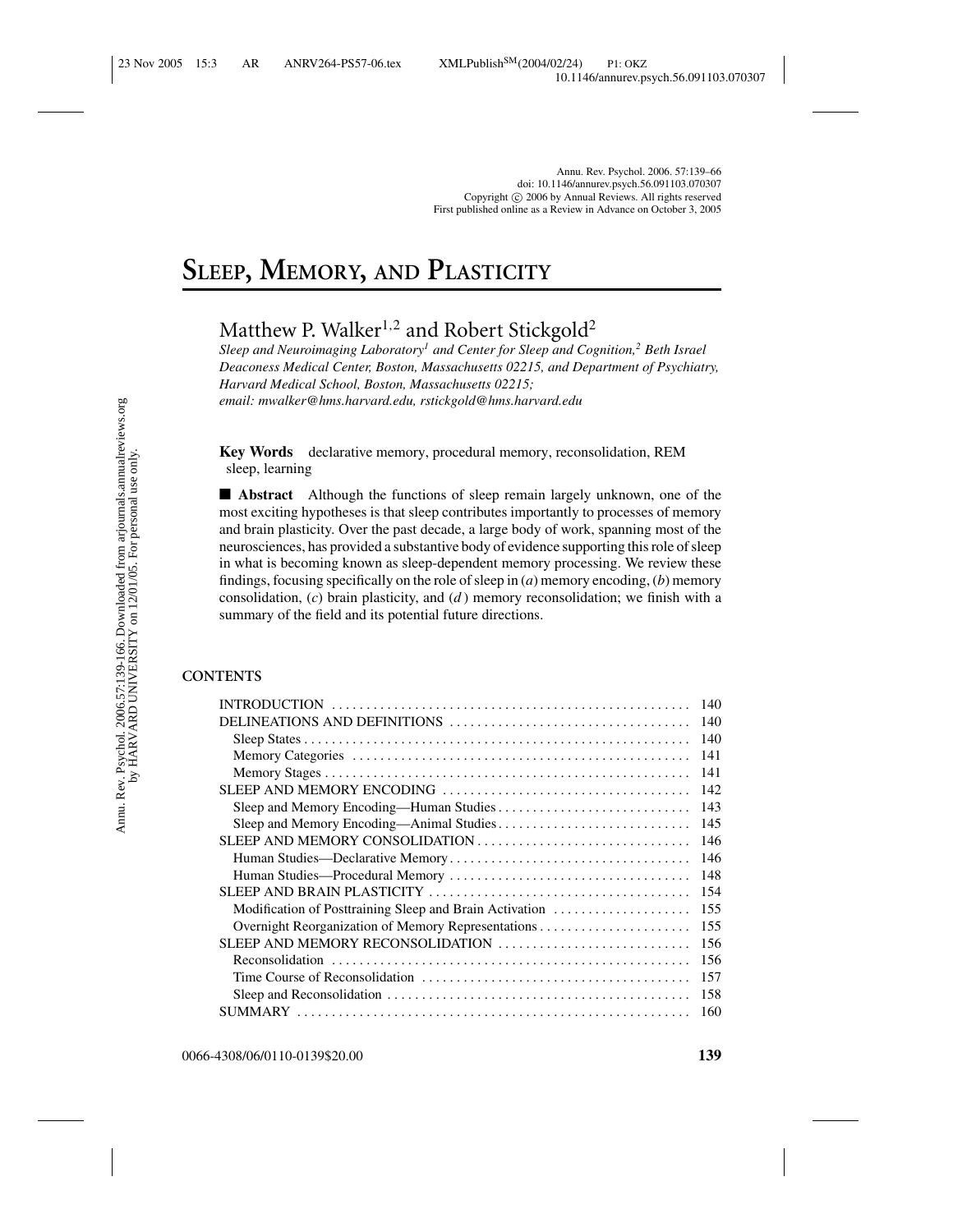## **INTRODUCTION**

An exciting renaissance is currently under way within the biological sciences, centered on the question of why we sleep, and focusing specifically on the dependence of memory and plasticity on sleep. Although this resurgence is relatively recent in the annals of sleep research, the topic itself has a surprisingly long history. In the early nineteenth century, the British psychologist David Hartley proposed that dreaming might alter the strength of associative memory links within the brain (Hartley 1801). Yet it was not until 1924 that Jenkins and Dallenbach performed the first systematic studies of sleep and memory to test Ebbinghaus's theory of memory decay (Jenkins & Dallenbach 1924). Their findings showed that memory retention was better following a night of sleep than after an equivalent amount of time awake. However, they concluded that the memory benefit following sleep was passive and resulted from a lack of sensory interference during sleep. They did not consider the possibility that the physiological state of sleep itself could actively orchestrate these memory modifications.

It is only in the past half century, following the discovery of rapid eye movement (REM) and non-REM (NREM) sleep (Aserinsky & Kleitman 1953), that research began testing the hypothesis that sleep, or even specific stages of sleep, actively participated in the process of memory development. This review explores this relationship between what has become known as sleep-dependent memory processing and its associated brain basis, sleep-dependent plasticity.

## **DELINEATIONS AND DEFINITIONS**

We begin our discussion of interactions between sleep and memory by clarifying the complexities that these terms encompass.

#### **Sleep States**

To begin, it is important to note that the brain does not reside in one single physiological state across the 24-hour day, but instead cycles through periods of differing neural and metabolic activity, associated with distinct biological states, most obviously divided into those of wake and sleep. Sleep itself has been broadly divided into REM and NREM sleep, which alternate across the night in humans in a 90-minute cycle (Figure 1*A*). In primates and felines, NREM sleep has been further divided into substages 1 through 4, corresponding to increasingly deeper states of sleep (Rechtschaffen & Kales 1968) (Figure 1*A*). The deepest NREM stages, stages 3 and 4, are collectively referred to as "slow wave sleep" (SWS), based on a prevalence of low-frequency cortical oscillations in the electroencephalogram (EEG). Dramatic changes in brain electrophysiology, neurochemistry and functional anatomy accompany these sleep stages, making them biologically distinct from the waking brain, and dissociable from one another (Hobson & Pace-Schott 2002). Thus, sleep cannot be treated as a homogeneous state, which either does or does not affect memory. Instead, each sleep stage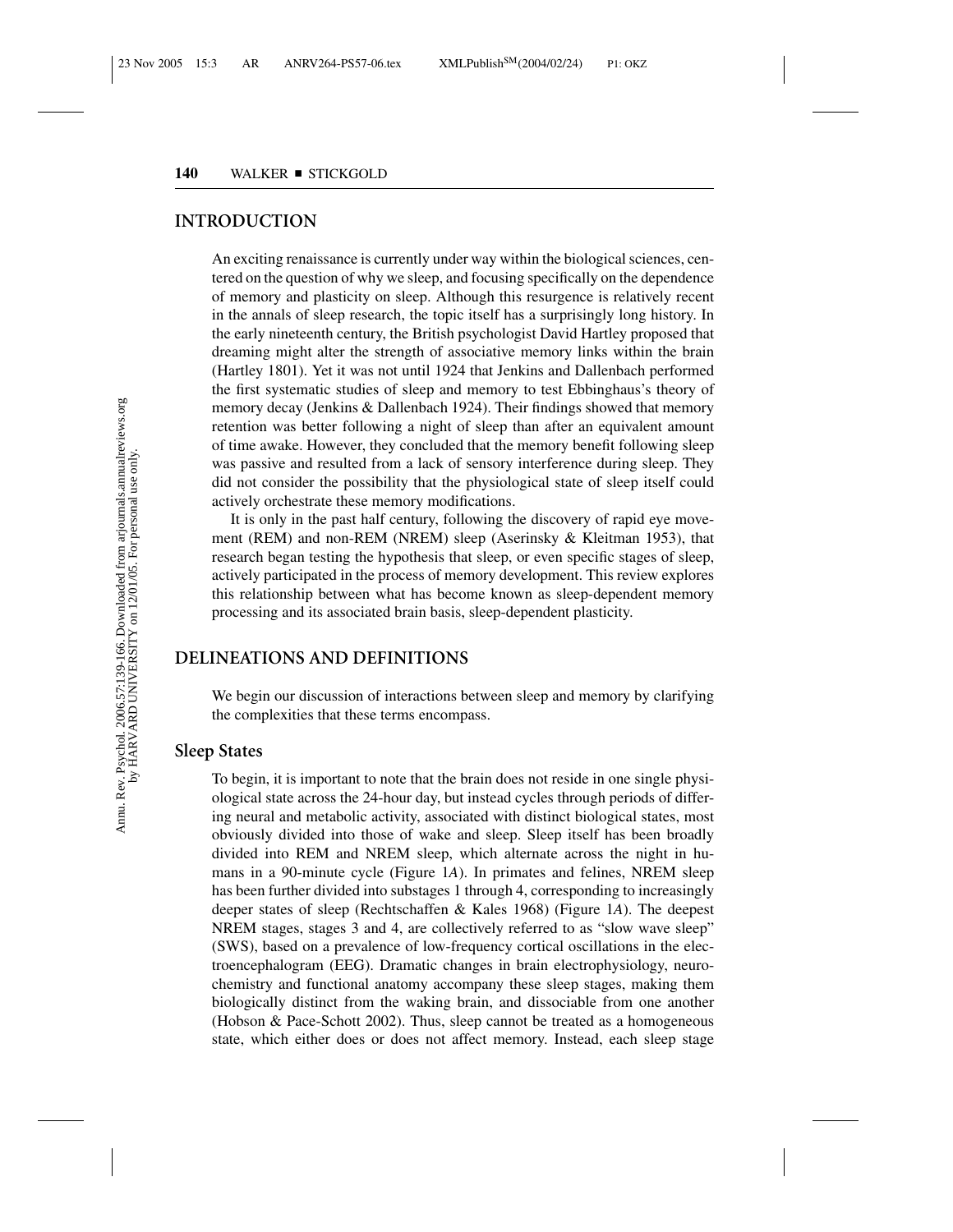possesses a set of physiological and neurochemical mechanisms that may contribute uniquely to memory consolidation.

#### **Memory Categories**

In the same way that sleep cannot be considered homogeneous, the spectrum of memory categories believed to exist in the human brain, and the processes that create and sustain memory, appear equally diverse. Although often used as a unitary term, "memory" is not a single entity. Human memory has been subject to several different classification schemes, the most popular based on the distinction between declarative and nondeclarative memory (Schacter & Tulving 1994, Squire & Zola 1996) (Figure 1*B*). Declarative memory can be considered as the consciously accessible memories of fact-based information (i.e., knowing "what"). Several subcategories of the declarative system exist, including episodic memory (autobiographical memory for events of one's past) and semantic memory (memory for general knowledge, not tied to specific events) (Tulving 1985). Current neural models of declarative memory formation emphasize the critical importance of structures in the medial temporal lobe, especially the hippocampus (Eichenbaum 2000), a structure that is thought to form a temporally ordered retrieval code for neocortically stored information, and to bind together disparate perceptual elements of a single event. In contrast, nondeclarative memory is regarded as nonconscious, and includes procedural memory (i.e., knowing "how"), such as the learning of actions, habits, and skills, as well as implicit learning, and appears to be less dependent on medial temporal lobe structures.

Although these categories offer convenient and distinct separations, they rarely operate in isolation in real life. For example, language learning requires a combination of memory sources, ranging from nondeclarative memory for procedural motor programs to articulate speech, to memory of grammatical rules and structure, and through to aspects of declarative memory for the source of word selection. This too must be kept in mind as we consider the role of sleep in learning and memory.

#### **Memory Stages**

Just as memory cannot be considered monolithic, there similarly does not appear to be one sole event that creates or develops it. Instead, memory appears to develop in several unique stages over time (Figure 1*C*). For example, memories can be initially formed or "encoded" by engaging with an object or performing an action, leading to the formation of a representation of the object or action within the brain. Following encoding, the memory representation can undergo several subsequent stages of development, the most commonly recognized of which is consolidation. The term "memory consolidation" classically refers to a process whereby a memory, through the simple passage of time, becomes increasingly resistant to interference from competing or disrupting factors in the absence of further practice (McGaugh 2000). That is to say, the memory becomes more stable. It should be noted, however, that although most forms of memory appear to require subsequent consolidation following encoding, not all tasks appear to be resistant to competitive interference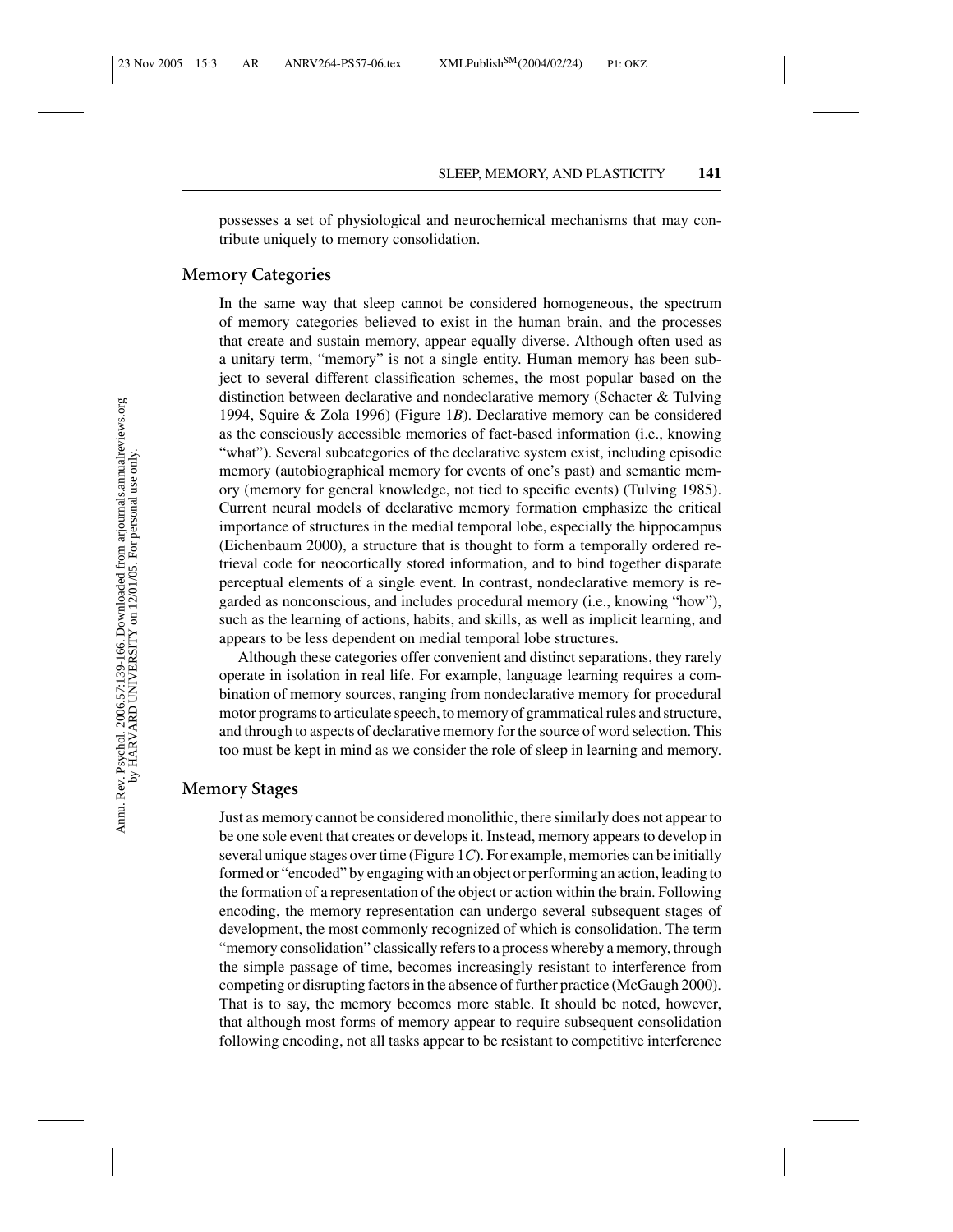almost immediately, and hence do not demonstrate this characteristic of timedependent consolidation (Goedert & Willingham 2002).

Recent findings have begun to extend the definition of consolidation. For example, consolidation can be thought of as not only stabilizing memories, but also as enhancing them—two processes that may be mechanistically distinct (Walker 2005). The stabilization phase of consolidation appears to occur largely during wake cycles (Brashers-Krug et al. 1996, Muellbacher et al. 2002, Walker et al. 2003a). The enhancement stage appears to occur primarily, if not exclusively, during sleep, either restoring previously lost memories (Fenn et al. 2003) or producing additional learning (Fischer et al. 2002; Gais et al. 2000; Karni et al. 1994; Korman et al. 2003; Stickgold et al. 2000a,b; Walker et al. 2002a,b), both without the need for further practice. From this perspective, the enhancement phase of memory consolidation causes either the active restoration of a memory that had shown behavioral deterioration, or the enhancement of a memory over its simple maintenance. Thus, consolidation can be expanded to include more than one phase of postencoding memory processing, with each phase occurring in specific brain states such as wake or sleep, or even in specific stages of sleep (Brashers-Krug et al. 1996; Karni et al. 1994; Muellbacher et al. 2002; Smith & MacNeill 1994; Stickgold et al. 2000b; Walker 2005; Walker et al. 2002a, 2003a,b).

Following its initial stabilization, a memory can be retained for days to years, during which time it can be recalled. But the act of memory recall itself is now believed to destabilize the memory representation, making it again labile and subject to potential degradation. Reconsolidation therefore has been proposed to transform the now destabilized memory into a restabilized form (Nader 2003). When a destabilized memory is not reconsolidated, it can degrade relatively quickly.

Although this chapter focuses primarily on the effects of sleep on encoding, stabilization, enhancement, and reconsolidation, it is important to note that additional postencoding stages of memory processing should also be appreciated. These include the integration of recently acquired information with past experiences and knowledge (a process of memory association), the anatomical reorganization of memory representations (memory translocation), and even the active erasure of memory representations, all of which appear to occur outside of awareness and without additional training or exposure to the original stimuli (Stickgold & Walker 2005), and may also be considered stages of memory consolidation. It is interesting to note that sleep has already been implicated in all of these steps (Crick  $\&$ Mitchison 1983, Stickgold 2002, Stickgold et al. 1999, Walker et al. 2003a).

## **SLEEP AND MEMORY ENCODING**

Some of the first studies to investigate the relationship between sleep and human memory examined the influence of sleep on posttraining consolidation (see sections below) rather than its influence on initial encoding. However, more recent data have described the detrimental consequence of inadequate pretraining sleep on successful memory encoding. The section below offers an overview of this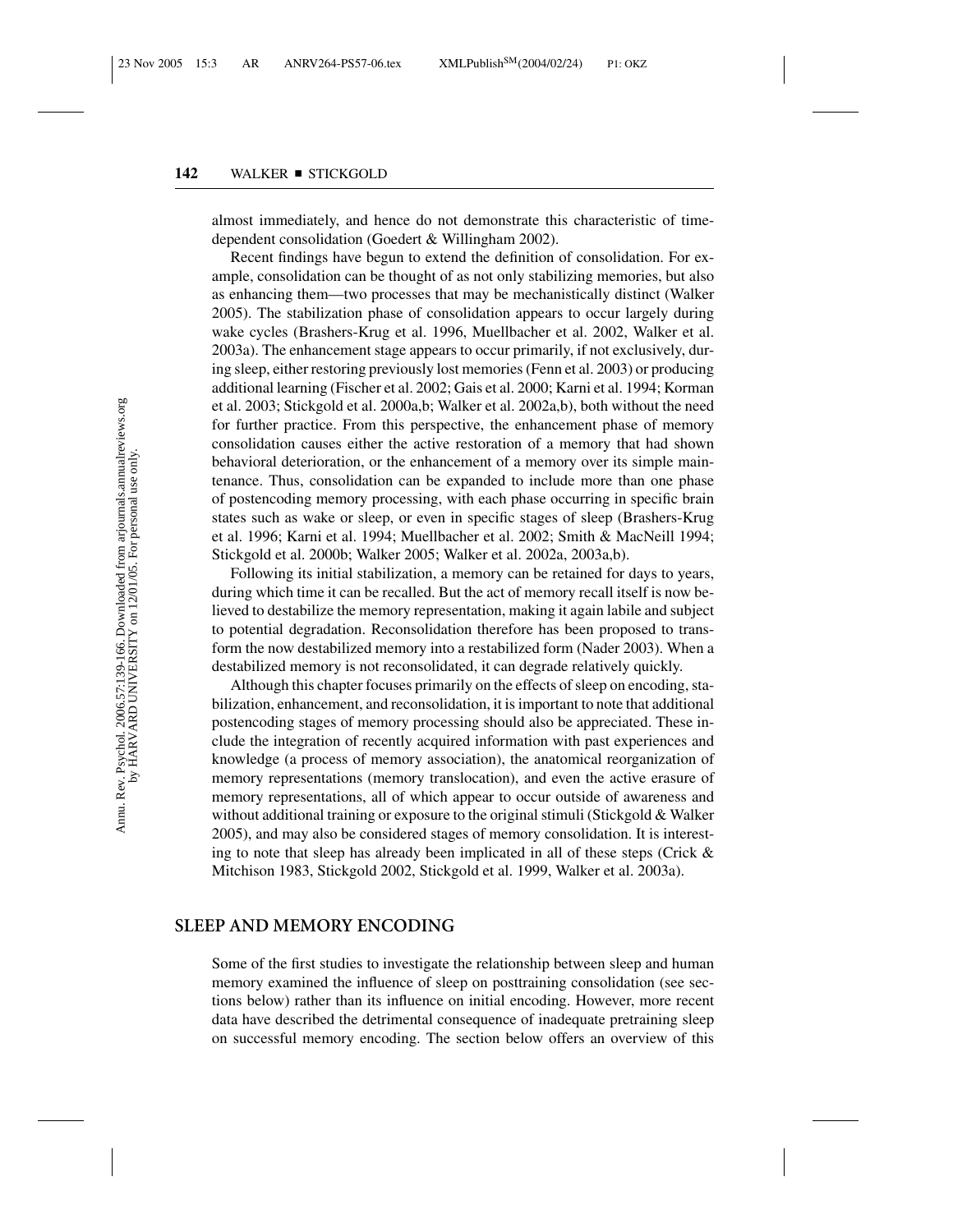evidence that spans a range of phylogeny and is supported across a variety of descriptive levels, from molecules to behavior.

## **Sleep and Memory Encoding—Human Studies**

One of the earliest studies to report the effects of sleep deprivation on declarative memory encoding in humans was by Morris et al. (1960), who found that "temporal memory" (memory for when events occur) was significantly disrupted by a night of pretraining deprivation. These findings have been revisited in a more rigorous study by Harrison & Horne (2000), again using the temporal memory paradigm. The task comprised photographs of unknown faces, with the temporal memory component involving recency discrimination, together with a confidence judgment. Significant impairments of temporal memory were evident in a group deprived of sleep for 36 hours, which scored significantly lower than did controls; significant impairment was evident even in a subgroup that received caffeine to overcome nonspecific effects of lower arousal. Furthermore, the sleep-deprived subjects displayed significantly worse insight into their memory-encoding performance.

Based on data from studies indicating that memory encoding (as measured by the success of later recall) relies on the integrity of the prefrontal cortex (PFC) (e.g., Brewer et al. 1998, Canli et al. 2000, Henson et al. 1999, Wagner et al. 1998), and that baseline PFC reductions in cerebral metabolic rate are evident following one night of deprivation, the authors hypothesized that sleep deprivation impaired prefrontal function critical for effective memory encoding.

In similar studies, Drummond et al. (2000) directly examined this hypothesis by using functional magnetic resonance imaging (fMRI) to investigate the effects of 35-hour total sleep deprivation on encoding of a verbal memory task. As in previous studies, total sleep deprivation resulted in significantly worse acquisition of verbal learning. Surprisingly, however, subjects showed more PFC activation during encoding when sleep deprived than when not sleep deprived. In contrast, regions of the medial temporal lobe were significantly less activated during encoding when sleep deprived. Perhaps most interesting, the parietal lobes, which were not activated during encoding following normal sleep, were significantly activated after sleep deprivation. These findings confirm that sleep deprivation induces a significant behavioral impairment in verbal memory encoding, and suggest that these impairments are mediated by a dynamic set of bidirectional changes overcompensation by prefrontal regions combined with a failure of the medial temporal lobe to engage normally, leading to compensatory activation in the parietal lobes (Drummond & Brown 2001).

We recently investigated the impact of sleep deprivation on declarative memory encoding of both emotional and nonemotional material (M.P. Walker, unpublished results). Subjects were either sleep deprived for 36 hours or allowed to sleep normally prior to an incidental memory encoding session composed of sets of emotionally negative, positive, and neutral words. Following two subsequent nights of sleep, subjects returned for an unexpected recognition task. Overall, subjects in the sleep-deprived condition exhibited a 40% reduction in memory retention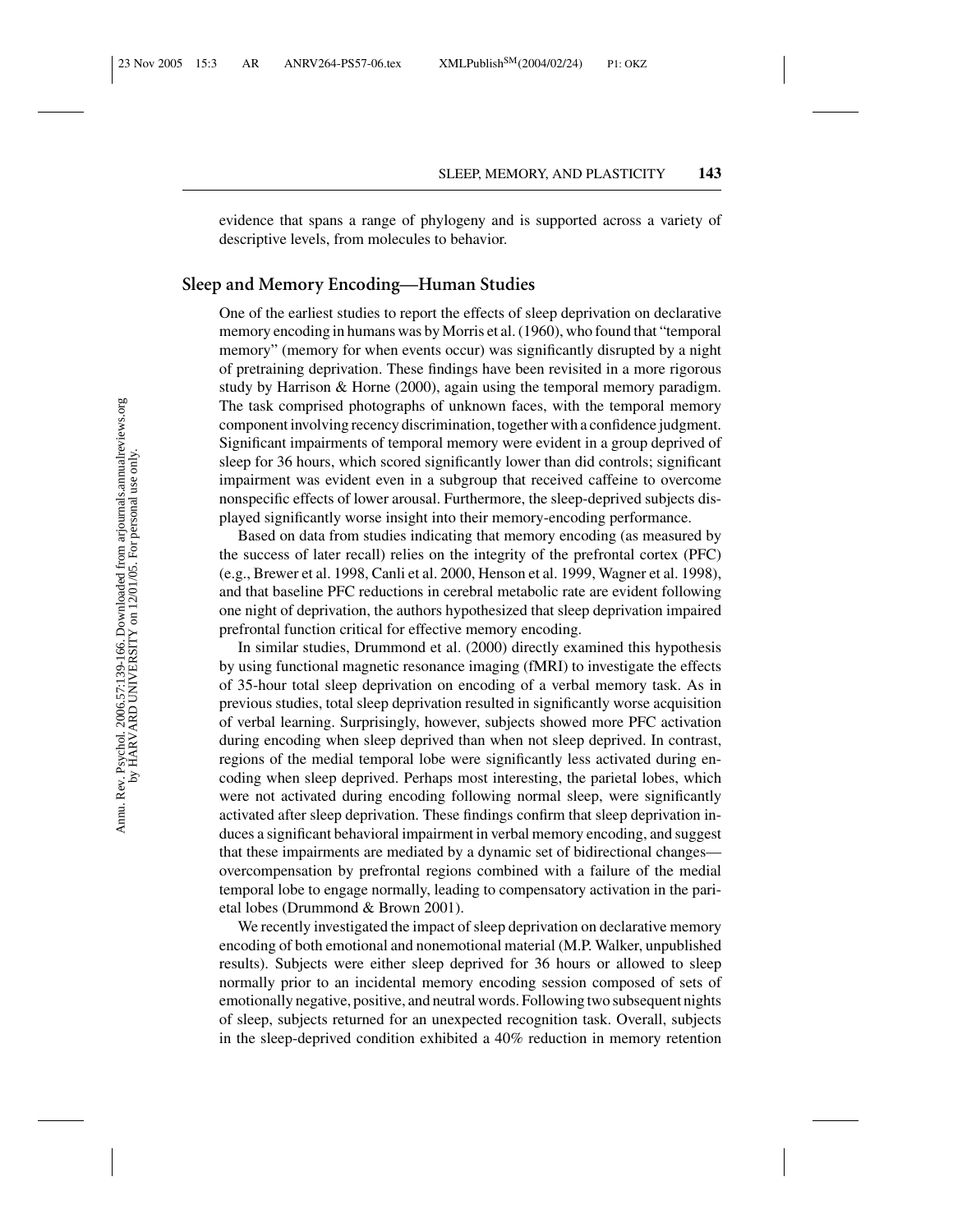

**Figure 2** Sleep deprivation and encoding of emotional and nonemotional declarative memory. (*A*) Effects of 36 hours of total sleep deprivation on encoding of human declarative memory when combined across all emotional and nonemotional categories. (*B*) Effects when separated into emotional (positive and negative valence) and nonemotional (neutral valance) categories.

relative to subjects who had slept normally prior to encoding (Figure 2*A*); these results represent a striking impairment of declarative memory formation under conditions of sleep deprivation. When these data were separated into the three emotional categories (positive, negative, or neutral), the encoding deficit remained, although the magnitude of effect differed across the emotion categories (Figure 2*B*). Within the sleep control group, both positive and negative stimuli were associated with superior retention levels relative the neutral condition, consonant with the notion that emotion facilitates memory encoding (Phelps 2004). However, there was severe disruption of encoding and hence later memory retention deficit for neutral and especially positive emotional memory in the sleep-deprived group, which exhibited a significant 59% retention deficit relative to the control condition for positive emotional words. Most interesting, however, was the resistance of negative emotional memory to sleep deprivation, showing a markedly smaller (19%) and nonsignificant impairment.

These data indicate that sleep deprivation severely impairs the encoding of declarative memories, resulting in significantly worse retention two days later. Although the effects of sleep deprivation are directionally consistent across subcategories, the most profound impact is on the encoding of positive emotional stimuli, and to a lesser degree, emotionally neutral stimuli, while the encoding of negative stimuli appears more resistant to the effects of prior sleep deprivation.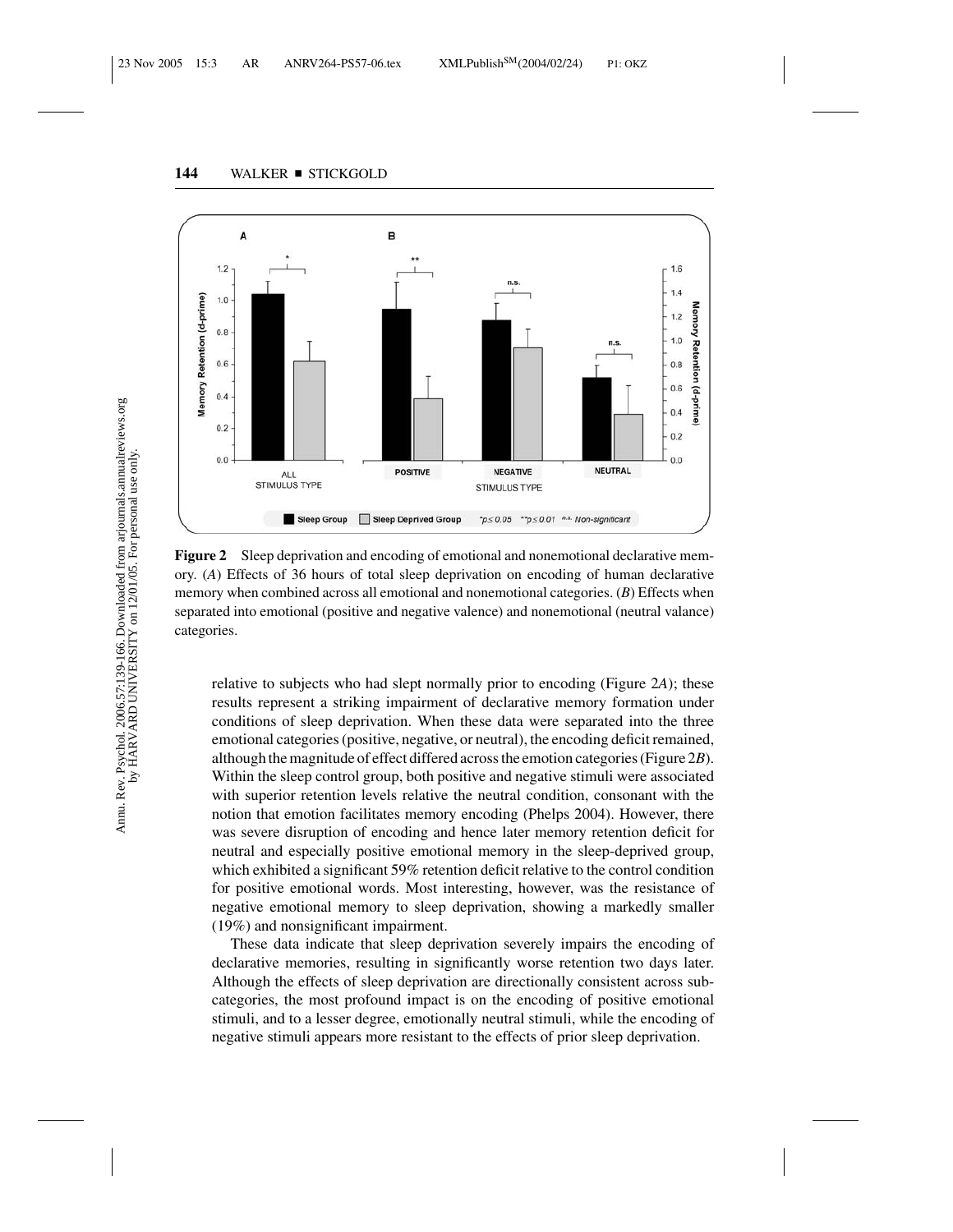## **Sleep and Memory Encoding—Animal Studies**

In animals, pretraining sleep deprivation has been demonstrated to impair the encoding of numerous memory tasks (Smith 1985, Stern 1971). For example, using the Morris water maze in a configuration that is hippocampally dependent (nonvisible platform), Guan et al. (2004) demonstrated that 6 hours of total sleep deprivation prior to training results in a severe disruption of encoding, as assessed by retention 24 hours later. In contrast, learning of the nonspatial task version (visible platform; hippocampally independent) was more resistant to prior sleep deprivation, suggesting first that the impairments for spatial memory were not a consequence of gross alternations in attention or stress, and second that sleep deprivation may selectively disrupt hippocampal-based encoding. Beaulieu & Godbout (2000) subsequently demonstrated that even selective deprivation of REM sleep for eight hours prior to training is sufficient to impair encoding on this task. Furthermore, in a more complex configuration of the task that requires increased frontal cortex involvement (continual switching of the platform location), prior REM sleep deprivation induced even greater retest deficits, which suggests that both basic hippocampal spatial memory and more complex spatial learning requiring additional frontal involvement are susceptible to a lack of prior REM.

REM sleep deprivation also has detrimental effects on the encoding of other hippocampally mediated tasks, including one-way and two-way avoidance learning, taste aversion, and passive avoidance tasks (see McGrath & Cohen 1978, Smith 1985). Even short (five-hour) bouts of pretraining REM sleep deprivation significantly impair encoding of two-way avoidance learning in rats, producing deficits that cannot be overcome by additional practice during training (Gruart-Masso et al. 1995).

An interesting dissociation of sleep deprivation effects is seen using a fearconditioning task. The contextual versus cued memory paradigm in animals offers the ability to distinguish memory processing mediated primarily by the hippocampus (context) from that mediated primarily by the amygdala (cue). Using this task, Ruskin et al. (2004) demonstrated that pretraining sleep deprivation (predominantly REM) profoundly impaired contextual memory encoding  $(50\%)$  measured 24 hours later, whereas cued learning was largely unaffected. These data suggest that pretraining sleep deprivation may affect memory encoding by neuroanatomically distinct systems, impairing hippocampal encoding processes while having only minor effects on encoding mediated by the amygdala (McDermott et al. 2003). These findings, which are strikingly similar to those described above in humans, suggest that encoding of both neutral and positive memory events are most severely impaired by sleep deprivation, while encoding of more negative stimuli, presumably in concert with the amygdala, exhibit greater immunity.

Building on these behavioral findings, a number of animal studies have gone on to explore the potential cellular and molecular underpinnings of sleep deprivation– induced encoding deficits; many of these studies have focused on the hippocampus. At the cellular level, REM sleep deprivation (ranging from of 24 to 72 hours) not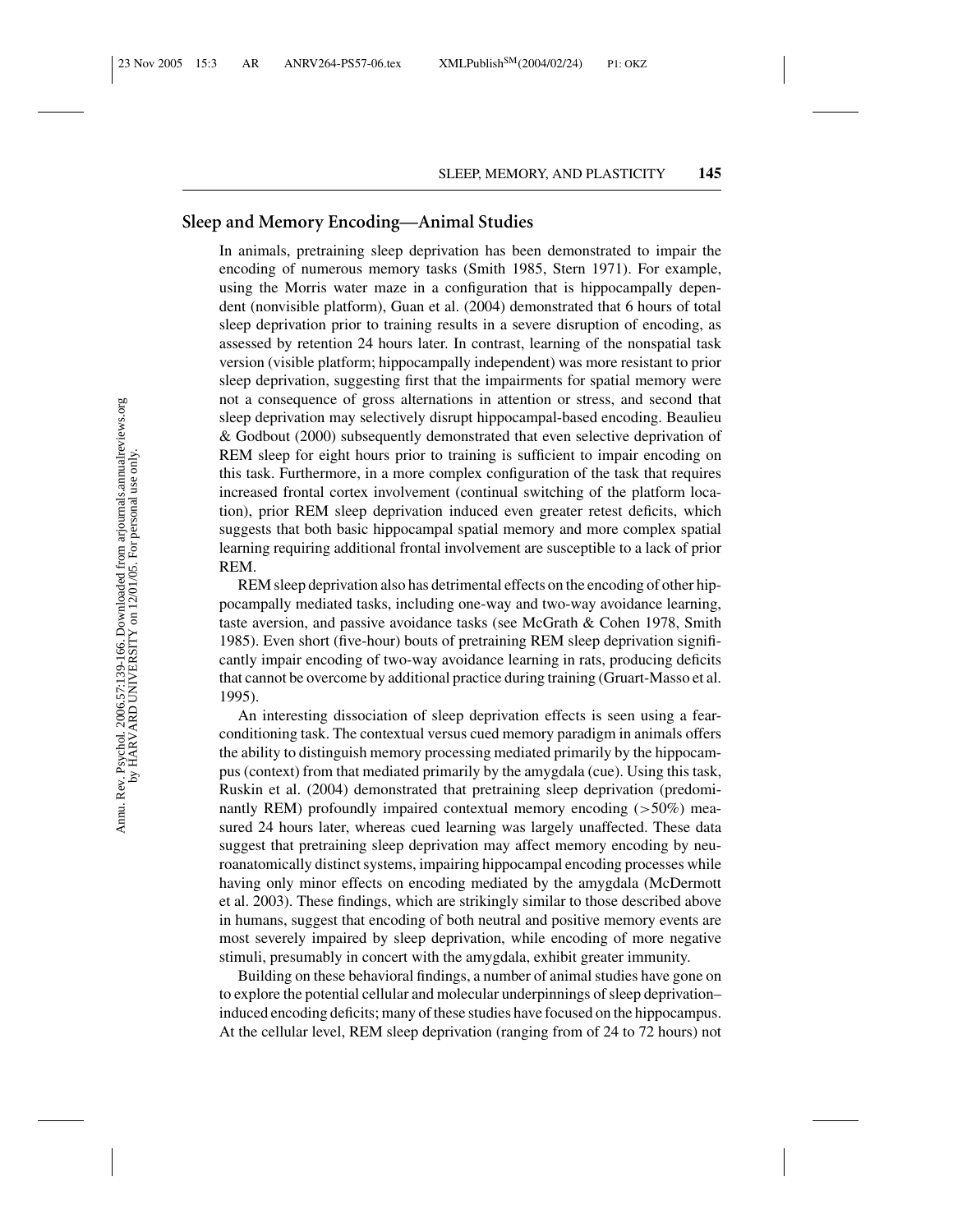only reduces the basic excitability of hippocampal neurons, but also significantly impairs the formation of long-term potentiation [LTP; a foundational mechanism of memory formation (Kandel 2001)] within those neurons (Davis et al. 2003, McDermott et al. 2003). Furthermore, the LTP that does develop decays within 90 minutes, a finding that suggests that even in the event of successful LTP induction, hippocampal neurons are still unable to maintain these plastic changes after REM deprivation (Davis et al. 2003).

At the molecular level, nerve growth factor is significantly reduced in the hippocampus following six hours of REM sleep deprivation, and brain-derived neurotrophic factor is significantly decreased in the brain stem and cerebellum (Sei et al. 2000). This anatomically differentiated pattern of molecular disruption suggests a selective elimination of hippocampal nerve growth factor secretion, normally a key event in the regulation of neuronal plasticity (Kandel 2001). Finally, Guan et al. (2004) have explored the impact of prior sleep deprivation on levels of extracellular signal–regulated kinase (ERK)—a protein intimately linked to LTP formation and learning (Kelleher et al. 2004). When rats were trained on the hippocampally dependent Morris water maze following three or six hours of total sleep deprivation, behavioral encoding impairments were accompanied by significantly reduced levels of hippocampal ERK in the six-hour group (Figure 3), and to a lesser extent, in the three-hour group. Interestingly, when rats were allowed a short (two-hour) period of recovery sleep after the sleep deprivation, subsequent memory encoding and hippocampal ERK returned to normal levels (Figure 3).

## **SLEEP AND MEMORY CONSOLIDATION**

In addition to the impact of prior sleep deprivation on memory encoding, a plethora of work also demonstrates the impact of sleep deprivation after learning on later memory consolidation. Through the use of a variety of behavioral paradigms, evidence of sleep-dependent memory consolidation has now been found in numerous species, including human and nonhuman primates, cats, rats, mice, and zebra finch.

## **Human Studies—Declarative Memory**

Much of the early work investigating sleep and memory in humans focused on declarative learning tasks. These studies offered mixed conclusions, some in favor of sleep-dependent memory processing, and others against it. For example, De Koninck et al. (1989) demonstrated significant increases in posttraining REM sleep after intensive foreign language learning, with the degree of successful learning correlating with the extent of REM sleep increase. Such findings suggest that REM sleep plays an active role in memory consolidation, and that posttraining increases reflect a homeostatic response to the increased demands for such consolidation. However, Meienberg (1977) found no evidence of altered posttraining sleep architecture following learning of a verbal memory task. Similar inconsistencies have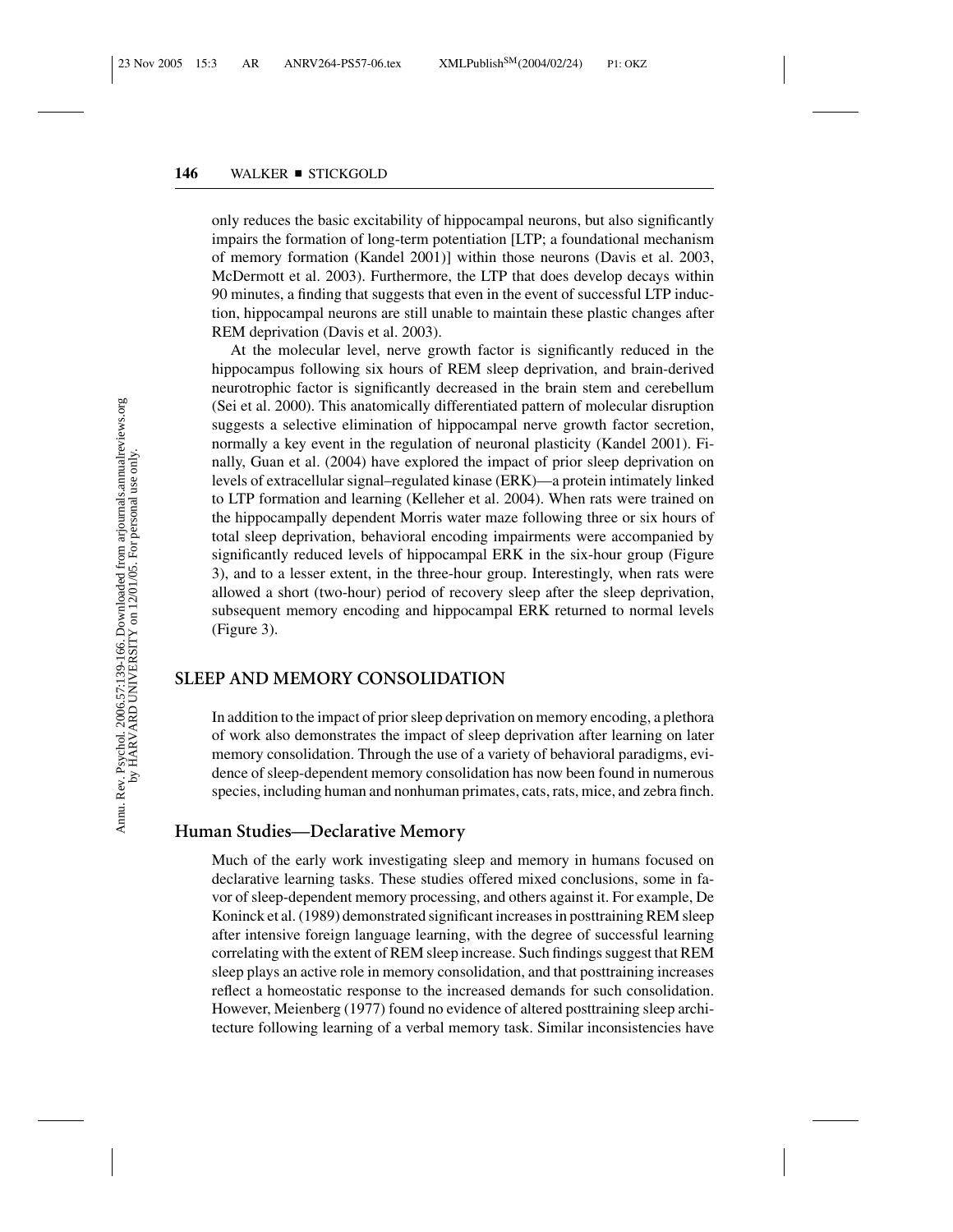

**Figure 3** Phospho-extracellular signal-regulated kinase 2 (pERK2) in the rat hippocampus. pERK2 levels were significantly reduced after six hours total sleep deprivation (6 hr TSD), but returned to above control levels after two hours recovery (2 hr R) sleep following six hours sleep deprivation. Asterisk indicates significant difference between the control and sleep-deprived rats.

been reported both for the degree to which encoding of declarative memories alters subsequent sleep-stage properties and for the degree of learning impairment that follows selective sleep deprivation (e.g., Chernik 1972; Empson & Clarke 1970; Lewin & Glaubman 1975; Meienberg 1977; Plihal & Born 1997; Zimmerman et al. 1970, 1978). Recently, several studies by Born and his colleagues have shown actual improvement on a word-pair associates task after SWS-rich early night sleep (Gais & Born 2004), as well as modification of this posttraining sleep (Gais et al. 2002). These findings are striking in the face of earlier studies that showed no effect. However, the discrepancy may reflect the nature of the word pairs used. Whereas older studies used unrelated word pairs, such as dog–leaf, Born used related word pairs, such as dog–bone (Gais & Born 2004). The nature of the learning task thus shifts from forming and retaining completely novel associations (dog–leaf) to the strengthening or tagging of well-formed associations (dog–bone) for subsequent recall.

Thus, as with memory encoding, the role of sleep in declarative memory consolidation, rather than being absolute, might depend on more subtle aspects of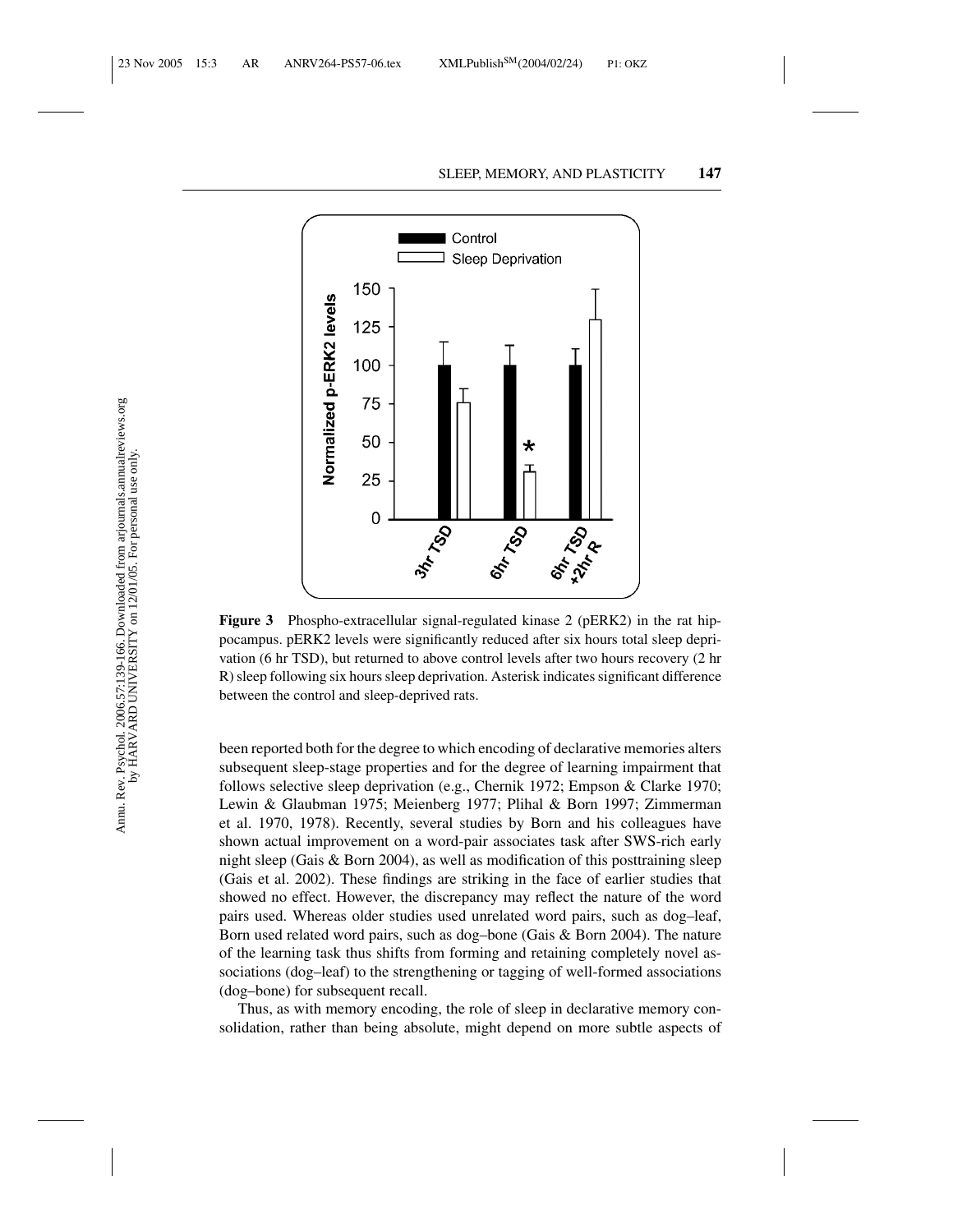the information being learned. Indeed, several studies suggest that factors such as task difficulty (Empson & Clarke 1970, Tilley & Empson 1978) and emotional salience (Wagner et al. 2001) can strongly influence the degree of sleep dependency. Furthermore, a thorough examination of different declarative memory categories, including episodic and semantic forms, has not been completed (Cipolli & Salzarulo 1980), and such an investigation may further clarify the apparent contradictions regarding the roles of both SWS and REM sleep in declarative memory consolidation (Smith 2001).

Such studies have only begun to test sleep-related memory processes. Indeed, all of these studies have used tasks of recall and recognition as outcome measures, thereby focusing exclusively on processes of memory enhancement and resistance to normal decay, and no study has looked at such processes as memory stabilization, association, translocation, and reconsolidation, discussed above. More recent studies, however, have demonstrated that the strengths of associative memories are altered in a state-dependent manner. Two reports have shown that REM sleep provides a brain state in which access to weak associations is selectively facilitated (Stickgold et al. 1999), and flexible, creative processing of new information is enhanced (Walker et al. 2002b). It has also been demonstrated that, following initial practice on a numeric-sequence problem-solving task, a night of sleep can trigger insight into a hidden rule that can enhance performance strategy the following morning (Wagner et al. 2004).

Taken as a whole, these studies suggest a rich and multifaceted role for sleep in the processing of human declarative memories. Although contradictory evidence is found for a role in the processing of simple, emotion-free declarative memories, such as the learning of unrelated word pairs, a substantial body of evidence indicates that both SWS and REM sleep contribute to the consolidation of complex, emotionally salient declarative memories, embedded in networks of previously existing associative memories. In light of this evidence, pronouncements of a lack of relationship between REM sleep and "memory" (e.g., Siegel 2001, Vertes & Eastman 2000) appear to be unfortunate overgeneralizations that disregard evidence that specific sleep stages play distinct roles in different stages of memory processing in separate memory systems.

## **Human Studies—Procedural Memory**

The reliance of procedural, nondeclarative memory on sleep is now a robust and persistent finding. These data span a wide variety of functional domains, including both perceptual (visual and auditory) and motor skills.

**MOTOR LEARNING** Motor skills have been broadly classified into two forms motor adaptation (e.g., learning to use a computer mouse) and motor sequence learning (e.g., learning a piano scale) (Doyon et al. 2003). Beginning with motor sequence learning, a night of sleep can trigger significant improvements in speed and accuracy on a sequential finger-tapping task, while equivalent periods of wake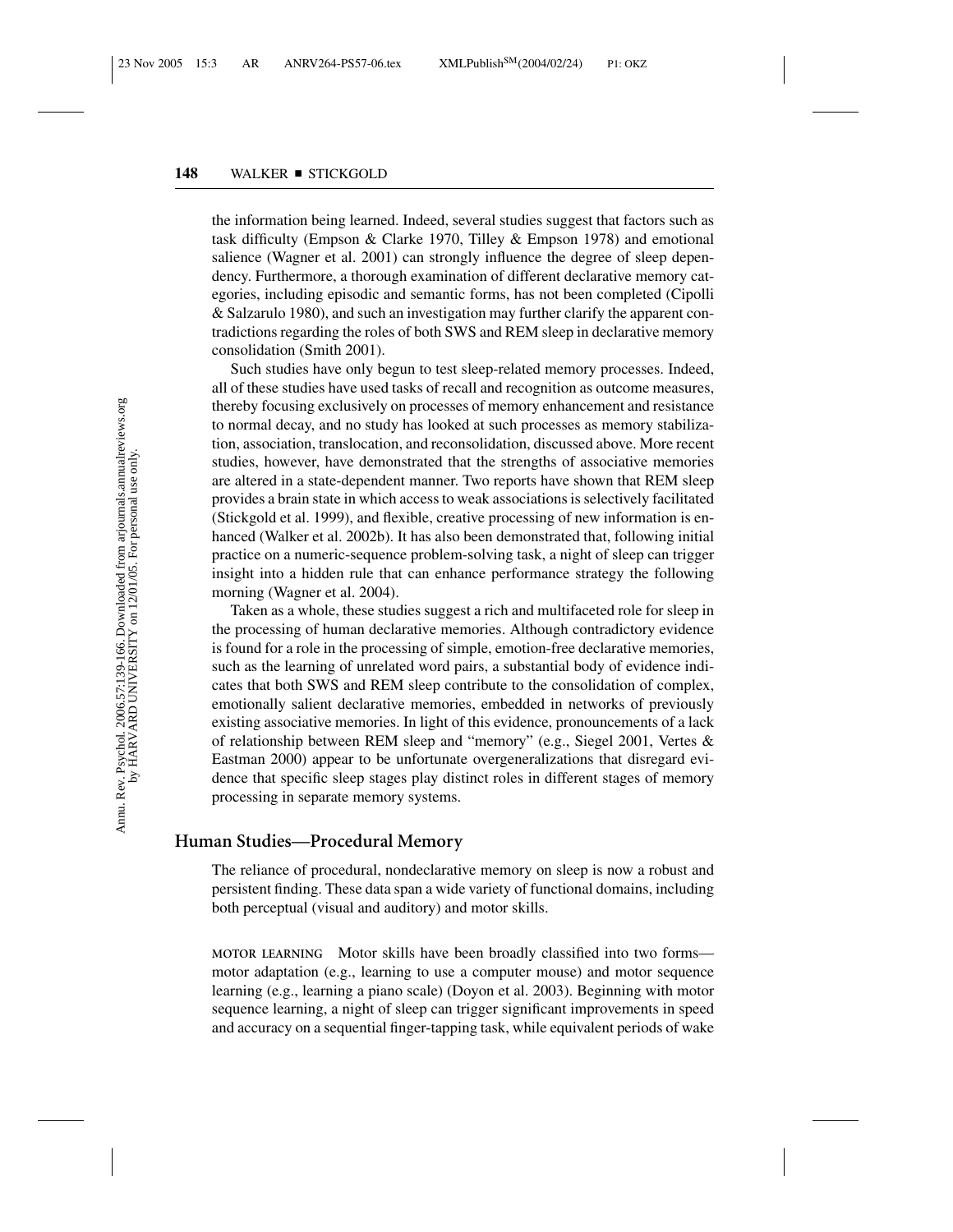

**Figure 4** Sleep-dependent motor skill learning. (*A*) Wake first: After morning training (10 AM, *unfilled bar*), subjects showed no significant change in performance when tested after 12 hours of wake time (10 PM, *unfilled bar*). However, when tested again following a night of sleep (10 AM, *filled bar*), performance had improved significantly. (*B*) Sleep first: After evening training (10 PM, *unfilled bar*), subjects displayed significant performance improvements just 12 hours after training following a night of sleep (10 AM, *filled bar*), yet expressed no further significant change in performance following an additional 12 hours of wake time (10 PM, *filled bar*). (*C*) The amount of overnight improvement on the motor skill task correlated with the percentage of stage 2 non-rapid eye movement (NREM) sleep in the last (fourth) quarter of the night (stage 2 NREM4). Asterisks indicate significant improvement relative to training, and error bars indicate standard error of the mean.

provide no significant benefit (Walker et al. 2002a). These sleep-dependent benefits appear to be specific to both the motor sequence learned and hand used to perform the task (Fischer et al. 2002, Korman et al. 2003). Furthermore, overnight learning gains correlate with the amount of stage 2 NREM sleep, particularly late in the night (Figure 4*A–C*) (Walker et al. 2002a). This sleep window corresponds to a time when sleep spindles—a defining electrophysiological characteristic of stage 2 NREM reach peak density (De Gennaro et al. 2000). Spindles have been proposed to trigger intracellular mechanisms required for synaptic plasticity (Sejnowski & Destexhe 2000), and they increase following training on a motor task (Fogel et al. 2001). Thus, sleep spindles produced in late-night sleep may trigger key cellular events that in turn initiate mechanisms for neural plasticity.

At the behavioral level, the motor sequence task described above has been dissected to determine where in the motor program this sleep-dependent improvement occurs (Kuriyama et al. 2004). More specifically, differences in transition speeds between each of the separate key-press movements, before and after sleep, were analyzed. For example, in the sequence 4-1-3-2-4, there are four unique keypress transitions: (*a*) from 4 to 1, (*b*) from 1 to 3, (*c*) from 3 to 2, and (*d* ) from 2 to 4. When individual subjects' transition-speed profiles were analyzed before sleep, the speed of individual key-press transitions within the sequence were not equal (Figure 5*A*, unfilled circles), with some transitions seemingly easy (fast) and others problematic (slow), as if the entire sequence was being parsed into smaller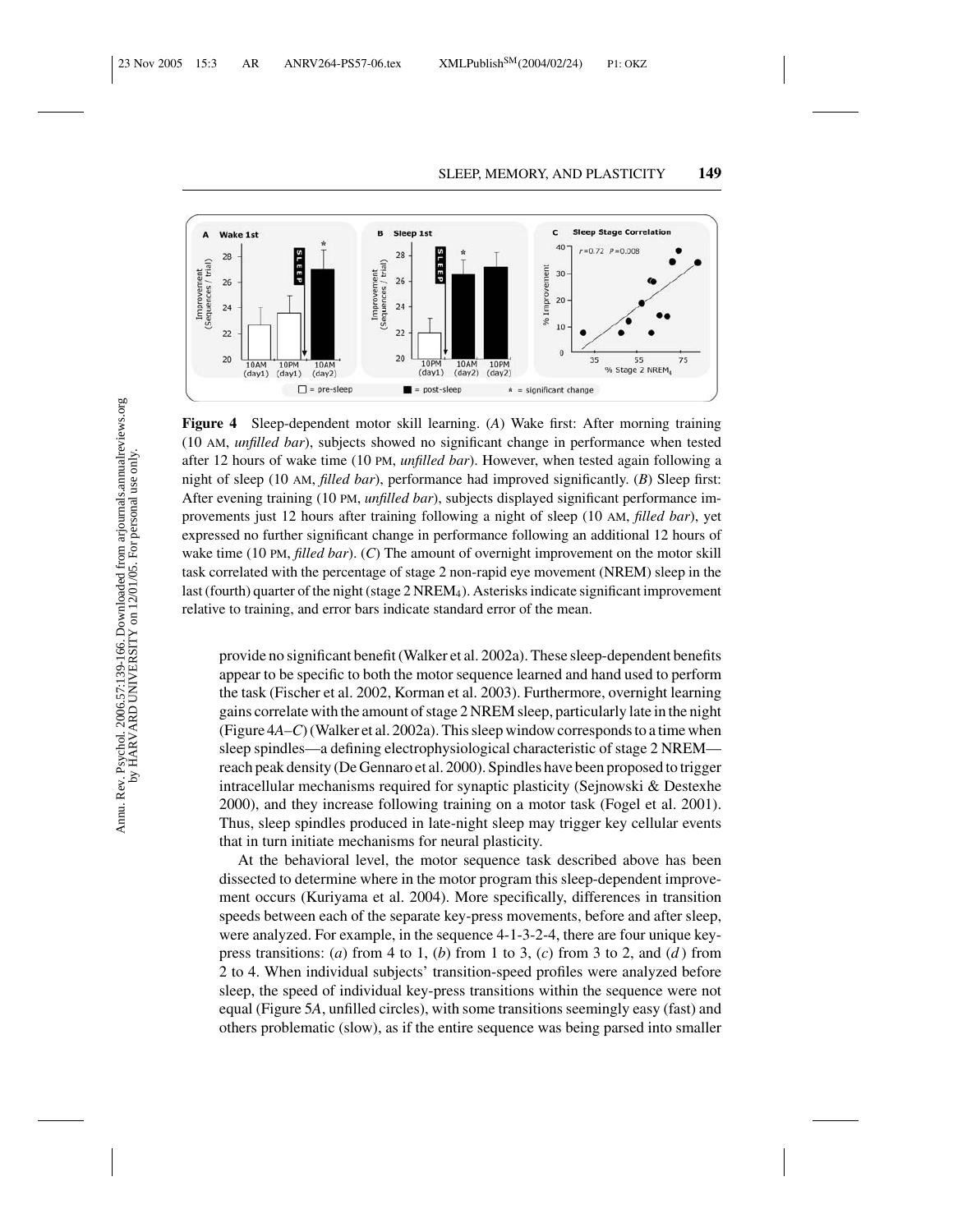

**Figure 5** Single-subject examples of changes in transition speeds. Within a five-element motor sequence (e.g., 4-1-3-2-4), there are four unique key press transitions: (*a*) from 4 to 1, (*b*) from 1 to 3, (*c*) from 3 to 2, and (*d*) from 2 to 4. (*A*) The transition profile at the end of training before sleep (*unfilled circles*) demonstrated considerable variability, with certain transitions being particularly slow (most difficult; "problem points"), whereas other transitions appear to be relatively rapid (easy). Following a night of sleep (*filled circles*), there was a specific reduction (improvement) in the time required for the slowest problem point transition. (*B*) Similarly, at the end of training before a waking interval, transition profiles were uneven (*unfilled circles*), with some particularly slow transitions (problem points) and other relatively fast transitions (easy). However, in contrast to postsleep changes, no change in transition profile was observed following eight hours of wake (*filled circles*).

subsequences during initial learning [a phenomena termed "chunking" (Sakai et al. 2003)]. Surprisingly, after a night of sleep, the problematic slow transitions ("problem points") were preferentially improved, whereas transitions that had already been effectively mastered prior to sleep did not change (Figure 5*A*, filled circles). Most remarkable, however, in subjects who were trained and retested after an eight hour waking interval across the day, no such improvement was seen in the profile of key-press transitions at any location within the sequence (Figure 5*B*).

These findings suggest that the sleep-dependent consolidation process involves the unification of smaller motor memory units into one single memory element by selectively improving problem regions of the sequence. This overnight process would therefore offer a greater degree of performance automation, effectively optimizing speed across the motor program, and would explain the sleep-dependent improvements in speed and accuracy previously reported. But more importantly, it again suggests that the role of sleep is more subtle and complex than to simply increase the strength of existing memory representations.

Using a different sequential finger-tapping task (finger-to-thumb movements rather than keyboard typing), Fisher et al. (2002) have shown that sleep during the first day or night following training is critical for the delayed performance improvements. In their case, however, they described a correlation between overnight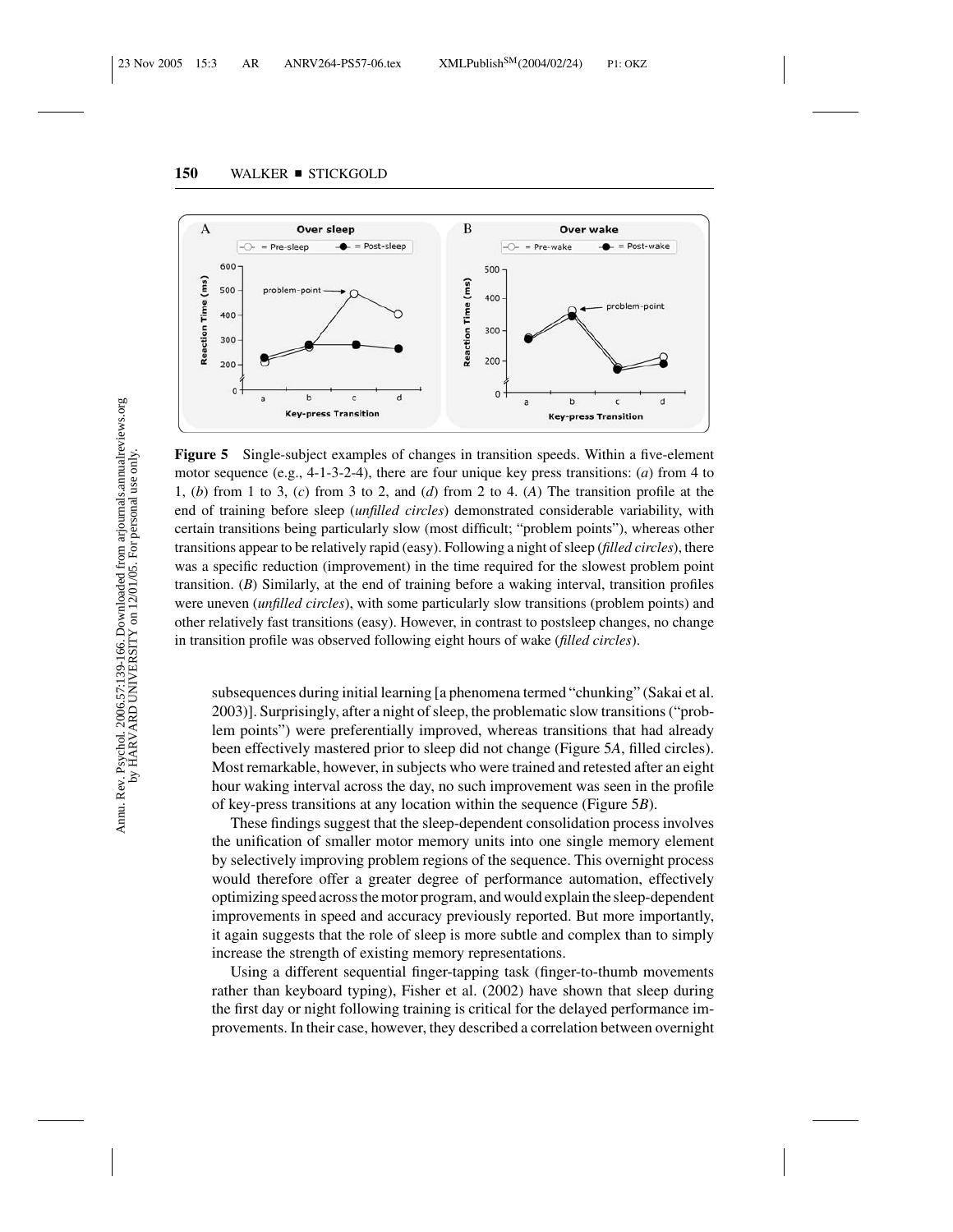improvement and amounts of REM sleep rather than stage 2 NREM. This discrepancy remains to be resolved, but it is possible that the more novel finger-to-thumb task requires REM sleep, whereas the keyboard typing version, a simple variant of a well-learned skill (i.e., typing), is consolidated during stage 2 NREM. A similarly subtle distinction has been reported by Robertson et al. (2004), who recently demonstrated sleep-dependent enhancement of performance on a perceptual-motor sequence task when there was explicit awareness of the presence of a repeating sequence, but not when awareness was only gained implicitly. In this study, delayed overnight learning with explicit awareness correlated with amounts of NREM sleep.

Moving from motor sequence learning to motor adaptation learning, Smith  $\&$ MacNeill (1994) have shown that selective sleep deprivation impairs retention of a visuomotor adaptation task. All subjects were trained and tested on the task and were retested one week later. However, some subjects were either completely or selectively deprived of different sleep stages across the first night following memory acquisition. At later retest, subjects deprived of stage 2 NREM sleep showed the most pronounced deficits in motor performance, which again suggests that stage 2 NREM is a crucial determinant of successful motor memory enhancement.

Huber et al. (2004) have similarly demonstrated that following initial memory acquisition of a motor reaching-adaptation task, delayed learning was observed exclusively across a night of sleep, and not across equivalent periods of wake. Furthermore, through the use of high-density EEG, they were able to show that daytime motor skill practice was accompanied by a discrete increase in the subsequent amount of NREM slow-wave EEG activity over the parietal cortex at the start of the night, and that this increase in slow-wave activity was proportional to the amount of delayed learning that developed overnight; subjects showing the greatest increase in slow-wave activity in the parietal cortex that night produced the largest motor skill enhancement the next day.

Taken together, these reports build a convincing argument in support of sleepdependent learning across several forms of motor skill memory. All these studies indicate that a night of sleep triggers delayed learning, without the need for further training. In addition, overnight motor skill improvements consistently display a strong relationship to NREM sleep, and, in some cases, to specific NREM sleepstage windows at specific times in the night.

**VISUAL PERCEPTUAL LEARNING** Learning of a visual texture discrimination task, which does not benefit from 4–12 hours of wake following training (Stickgold et al. 2000b), improves significantly following a night of sleep (Karni et al. 1994) and appears to require both SWS and REM sleep. Selective disruption of REM sleep resulted in a loss of overnight improvement (Karni et al. 1994). Similarly, selective deprivation of either early sleep (normally dominated by SWS) or late-night sleep (normally dominated by REM and stage 2 NREM) impair overnight consolidation, a finding that suggests that consolidation is initiated by SWS-related processes, but that subsequent REM sleep then promotes additional enhancement (Gais et al.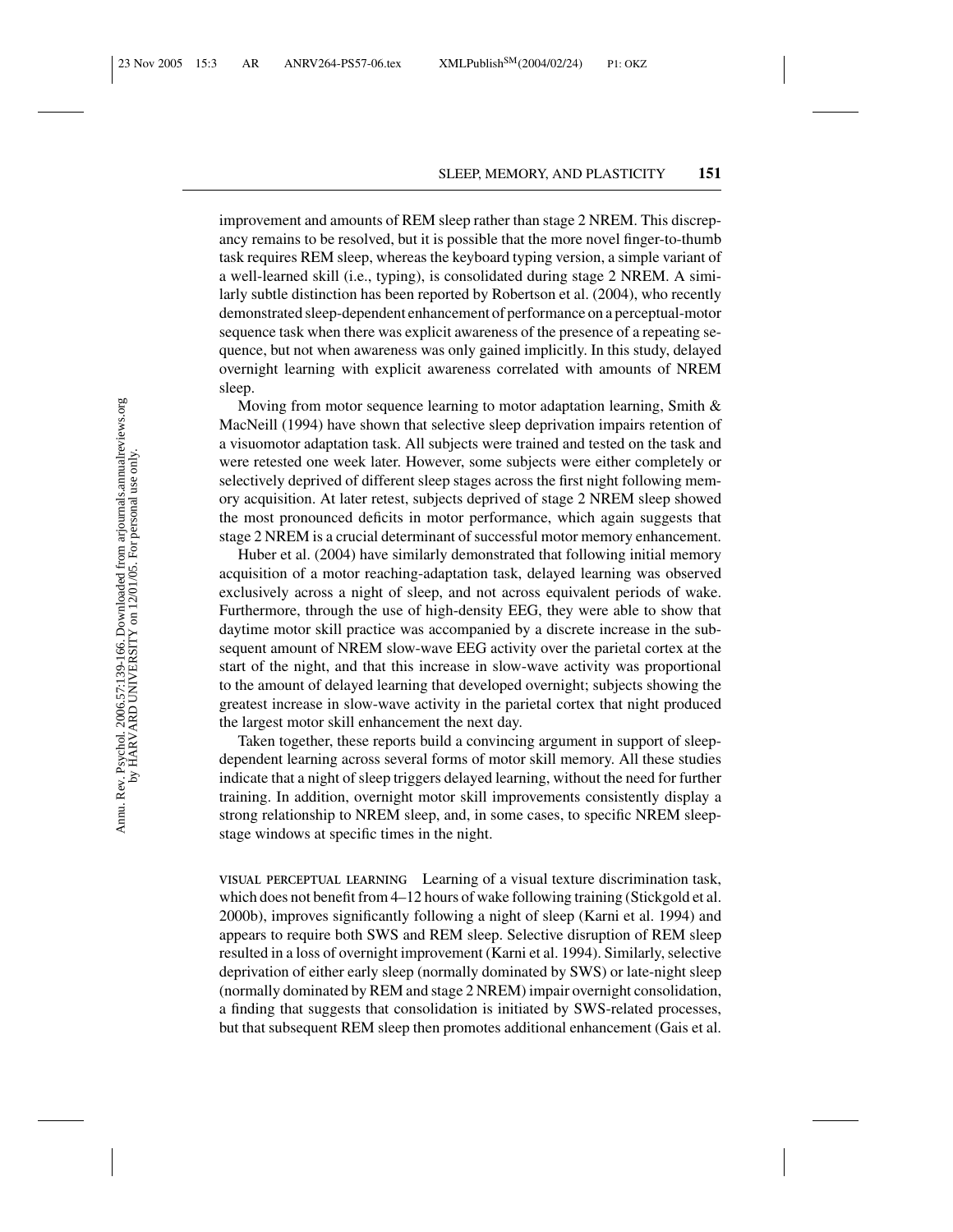

**Figure 6** Sleep-dependent visual skill learning. Subjects were trained (during which time, baseline performance was measured) and then retested at a later time; improvement [ms (milliseconds)] in performance is illustrated across time. Each subject was retested only once, and each point represents a separate group of subjects. (*A*) Wake versus sleep: Subjects who were trained and then retested on the same day, after either 3, 6, 9, or 12 hours of subsequent wake (*unfilled squares*) showed no significant improvement as a consequence of the passage of waking time across at any of the four time points. In contrast, subjects who were trained and then retested 8, 12, 15, or 23 hours after one night of sleep (*filled squares*) showed a significant improvement occurring as a consequence of sleep. In total,  $n = 57$ , with  $n = 7$  to 9 for individual points. (*B*) Sleep and sleep deprivation. Subjects ( $n = 89$ ) who were trained and retested 1–7 days later (*filled bars*) continued to improve after the first night, without additional practice. Subjects  $(n = 11)$  sleep deprived the first night after training showed no improvement (*crosshatched bar*), even after two nights of recovery sleep. (*C*) Overnight improvement was correlated with the percent of slow-wave sleep (SWS) in the first quarter of the night  $(SWS_1)$  and rapid eye movement (REM) sleep in the last quarter of the night (REM<sub>4</sub>). \*p < 0.05; error bars indicate standard error of the mean.

2000). Overnight improvement is specifically sleep dependent, not time dependent (Figure 6*A*) (Stickgold et al. 2000b), and correlates positively with the amount of both early-night SWS and late-night REM sleep. Indeed, the product of these two sleep parameters explains more than 80% of intersubject variance (Figure 6*C*). In addition, these delayed performance benefits are absolutely dependent on the first night of sleep following acquisition (Figure 6*B*) (Stickgold et al. 2000a).

**AUDITORY LEARNING** Evidence of sleep-dependent auditory skill learning has also been reported. Using a pitch memory task, Gaab et al. (2004) have shown that delayed performance improvements develop only across a night of sleep and not across similar wake periods. Atienza and colleagues have also described evidence of both time- and sleep-dependent auditory memory consolidations, including sleep-dependent changes in brain-evoked response potentials (ERPs) (Atienza et al. 2002, 2004). Although posttraining sleep deprivation did not prevent continued behavioral improvements, ERP changes normally associated with the automatic shift of attention to relevant stimuli failed to develop following a posttraining night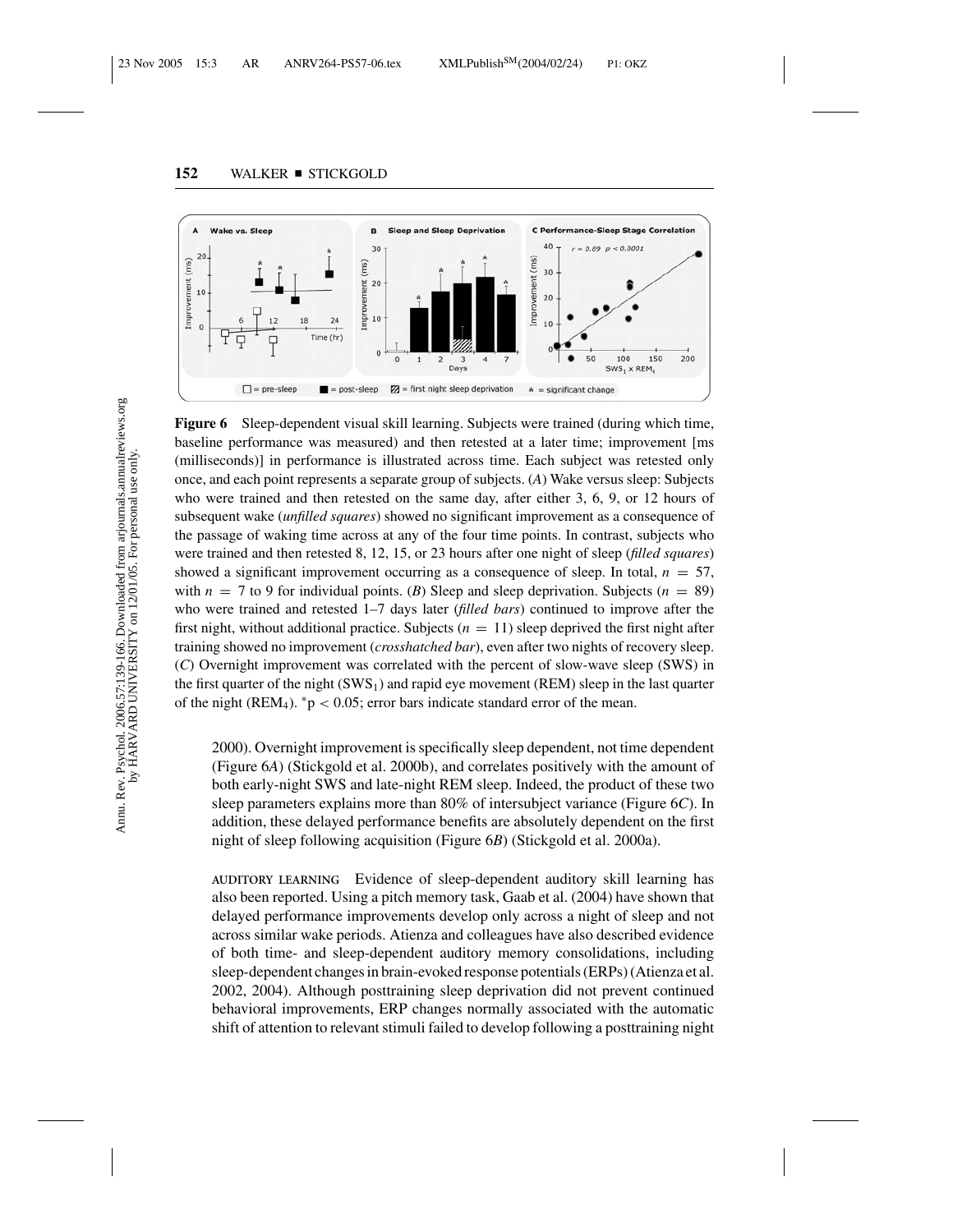of sleep deprivation. These findings make clear the danger of presuming that a lack of behavioral improvement is equivalent to an absence of beneficial plastic changes within the brain, and they highlight the importance of using combined behavioral and physiological analyses. Finally, Fenn et al. (2003) have shown periods of wake following training on a synthetic speech-recognition task result in a degradation of task performance that a subsequent night of sleep can restore, which suggests a process of sleep-dependent consolidation capable of reestablishing previously learned complex auditory skill memory.

It therefore appears that, as with motor skills, learning of perceptual skills, both visual and auditory, depends on sleep for the development of delayed learning, and several different sleep stages may be involved in producing this form of overnight consolidation.

**PROCEDURAL MEMORY AND DAYTIME NAPS** Although the majority of sleep-dependent studies have investigated learning across a night of sleep, several reports have begun to examine the benefits of daytime naps on perceptual and motor skill tasks. Based on evidence that motor learning continues to develop overnight, the influence of daytime naps on the sequential finger-tapping task has been explored (Walker & Stickgold 2005). Two groups of subjects were trained on the task in the morning. One group subsequently obtained a 60- to 90-minute midday nap while the other group remained awake. When retested later that same day, those subjects who napped displayed a significant 16% learning enhancement, whereas those who did not nap showed no significant improvement (Figure 7). This nap-mediated improvement is, however, at the expense of subsequent overnight learning. Thus, although the control subjects showed 24% improvement overnight, the nap subjects showed only an additional 7%, for a total of 23%—essentially identical to that seen in the control group.

As with motor skill learning, daytime naps also appear to benefit visual skill learning, although the characteristics of these effects are subtly different. Mednick and colleagues have shown that if a visual skill task is repeatedly administered across the day, performance deteriorates rather than remaining stable or improving (Mednick et al. 2002). This may reflect a selective fatigue of brain regions recruited during task performance, a characteristic not observed in the motor system. However, if a 30- to 60-minute daytime nap is introduced among these repeated tests, the performance deterioration is ameliorated. If a longer nap period is introduced, ranging from 60 to 90 minutes and containing both SWS and REM sleep, performance not only returns to baseline, but also is enhanced (Mednick et al. 2003). Furthermore, these benefits did not prevent additional significant improvements across the following night of sleep, in contrast to findings for motor skill task performance.

Together these studies build a cohesive argument that daytime naps confer a robust learning benefit to both visual and motor skills and, in the case of visual skill learning, are capable of restoring performance deterioration caused by repeated practice across the day.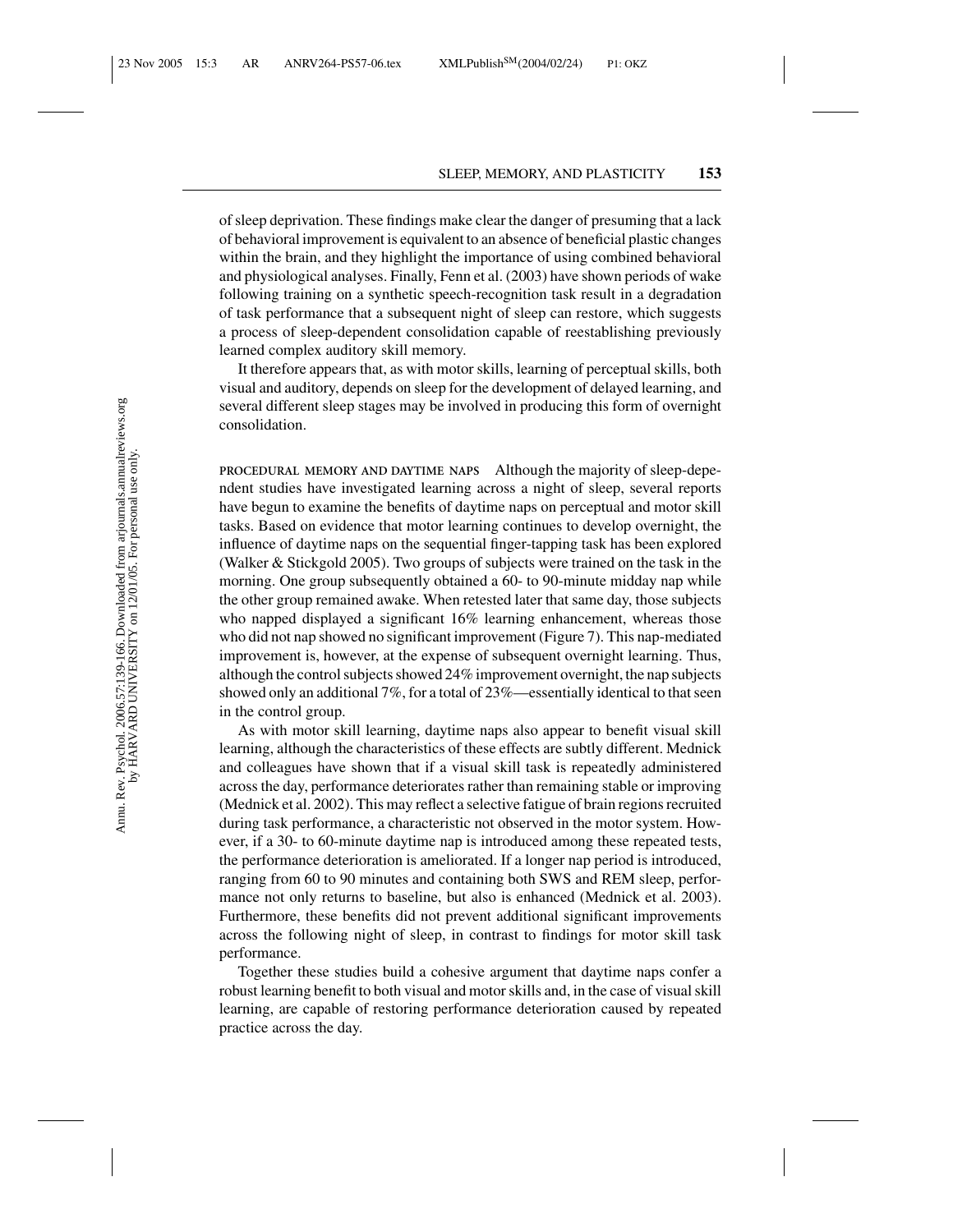

**Figure 7** Daytime naps and motor skill learning. Subjects practiced the motor skill task in the morning, and either obtained a 60- to 90-minute midday nap or remained awake across the first day. When retested later that same day, subjects who experienced a 60- to 90-minute nap (*filled bar*, Across Day) displayed significant performance speed improvements of 16%, whereas subjects who did not nap showed no significant enhancements (*unfilled bar*, Across Day). When retested a second time after a full night of sleep, subjects in the nap group showed only an additional 7% increase in speed overnight (*filled bar*, Overnight), whereas subjects in the control group expressed a significant 24% overnight improvement following sleep (*unfilled bar*, Overnight). Therefore, 24 hours later, the groups averaged nearly the same total amount of delayed learning (*filled* and *unfilled bars*, Total). Asterisks indicate significant improvement and error bars indicate standard error of the mean.

## **SLEEP AND BRAIN PLASTICITY**

Memory formation depends on brain plasticity—lasting structural and/or functional neural changes in response to stimuli (such as experiences). If sleep is to be considered a critical mediator of memory consolidation, then evidence of sleep-dependent plasticity would greatly strengthen this claim. In this section, we consider a mounting wealth of data describing sleep-dependent brain plasticity; our focus is on neuroimaging studies in humans (see Walker & Stickgold 2004 for a detailed discussion of cellular and molecular data).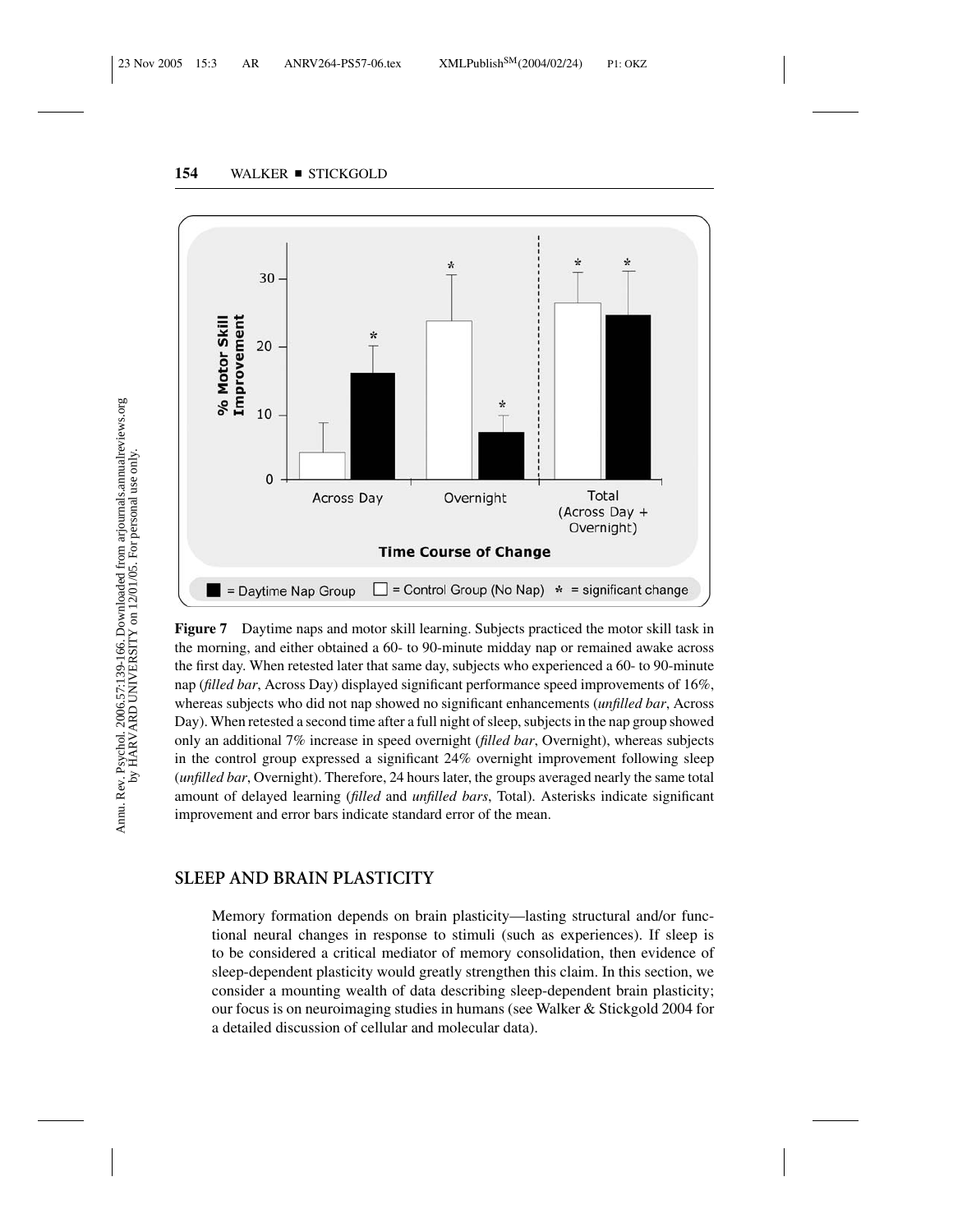## **Modification of Posttraining Sleep and Brain Activation**

Several studies have investigated whether daytime training is capable of modifying functional brain activation during subsequent sleep. Based on animal studies, neuroimaging experiments have explored whether the signature pattern of brain activity elicited while practicing a memory task actually reemerges, i.e., is "replayed," during subsequent sleep. Using brain imaging, Maquet and colleagues have shown that patterns of brain activity expressed during training on a serial reaction time motor task reappear during subsequent REM sleep, whereas no such change in REM sleep brain activity occurs in subjects who received no daytime training (Maquet et al. 2000). Furthermore, the extent of learning during daytime practice exhibits a positive relationship to the amount of reactivation during REM sleep (Peigneux et al. 2003). As with previously described animal studies (Datta 2000), these findings suggest that it is not simply experiencing the task that modifies subsequent sleep physiology, but the process of learning itself. Similar findings have been reported using a virtual maze task. Daytime task learning is initially associated with hippocampal activity. Then, during posttraining sleep, there was a reemergence of hippocampal activation, this time specifically during SWS. The most compelling finding, however, is that the amount of SWS reactivation in the hippocampus is proportional to the amount of next-day task improvement, which suggests that this reactivation leads to off-line memory improvement (Peigneux et al. 2004). Such sleep-dependent replay may potentially modify synaptic connections established within specific brain networks during practice, strengthening some synaptic circuits while potentially weakening others in the endeavor of refining the memory.

## **Overnight Reorganization of Memory Representations**

A second approach, which more directly examines sleep-dependent plasticity, compares patterns of brain activation before and after a night of sleep. In contrast to approaches that measure changes in functional activity *during* sleep, this technique aims to determine whether improved performance results from an overnight, sleep-dependent *restructuring* of the neural representation of the memory. Using the sleep-dependent motor skill task, differences between patterns of brain activation before and after sleep have recently been investigated using fMRI (Walker et al. 2005a). Following a night of sleep, and relative to an equivalent intervening period awake, increased activation was identified in motor control structures of the right primary motor cortex (Figure 8*A*) and left cerebellum (Figure 8*B*)—changes that allow more precise motor output (Ohyama et al. 2003) and faster mapping of intention to key-press (Ungerleider et al. 2002). There were also regions of increased activation in the medial prefrontal lobe and hippocampus (Figure 8*C*,*D*), structures recently identified as supporting improved sequencing of motor movements (Koechlin et al. 2000, 2002; Poldrack & Rodriguez 2003; Schendan et al. 2003). In contrast, decreased activity postsleep was identified bilaterally in the parietal cortices (Figure 8*E*), possibly reflecting a reduced need for conscious spatial monitoring (Muller et al. 2002,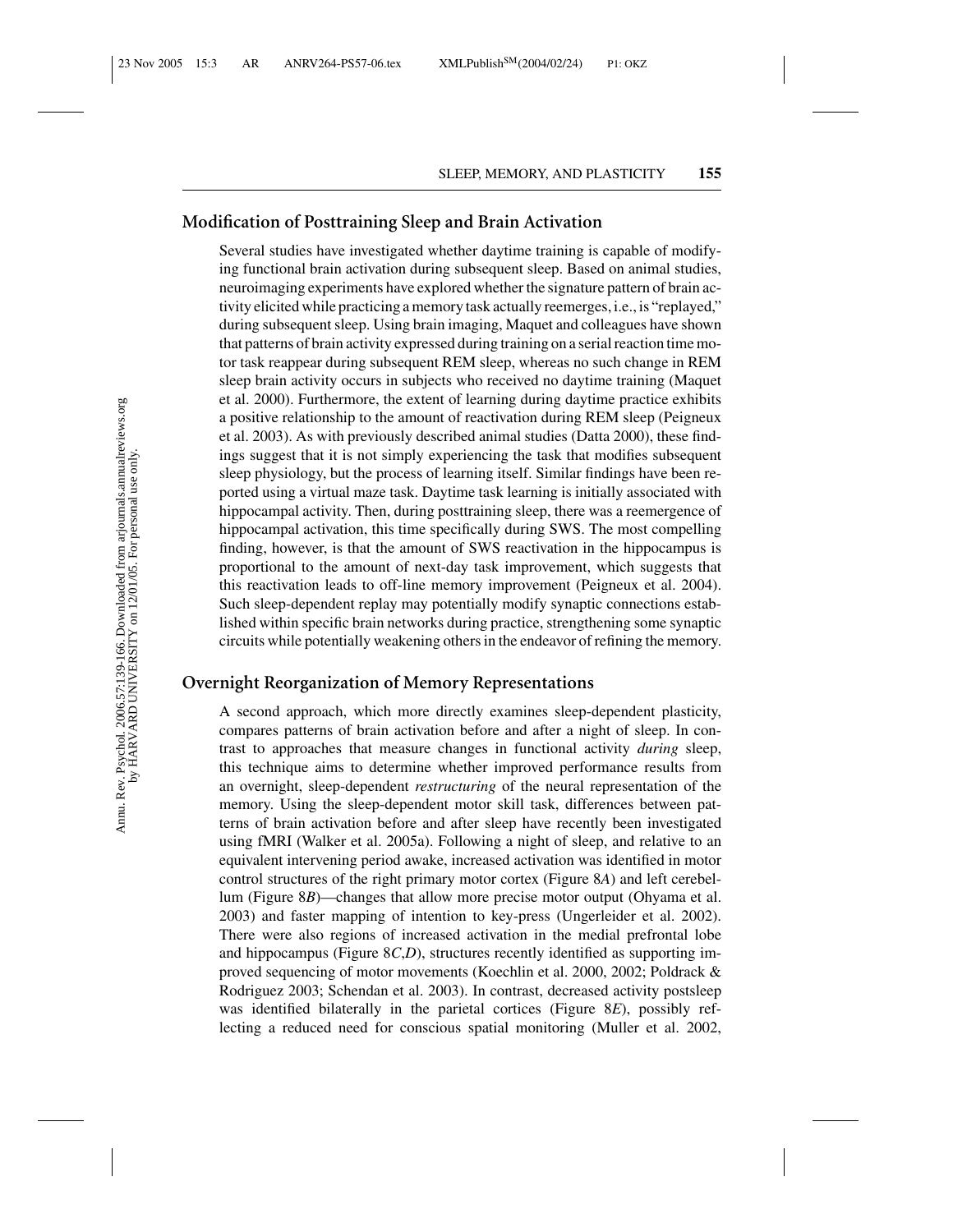Seitz et al. 1990, Toni et al. 1998) as a result of improved task automation (Kuriyama et al. 2004), together with regions of signal decrease throughout the limbic system (Figure 8*F–H*), which suggests a decreased emotional task burden. In total, these results suggest that sleep-dependent motor learning is associated with a large-scale plastic reorganization of memory throughout several brain regions, allowing skilled motor movements to be executed more quickly, more accurately, and more automatically following sleep. These findings hold important implications for understanding the brain basis of perfecting real-life skills and may signify a potential role for sleep in clinical rehabilitation following brain damage.

fMRI has also been used to investigate whether overnight reorganization similarly occurs in sensory-perceptual systems using the sleep-dependent visual texture discrimination task described earlier (Walker et al. 2005b). Subjects were trained with or without intervening sleep. Relative to the condition without sleep, retest following sleep was associated with significantly greater activation in an area of primary visual cortex corresponding to the visual target location. However, there were also several other regions of increased postsleep activity, throughout both the ventral object recognition (inferior parietal and occipital-temporal junction) and dorsal object location (superior parietal lobe) pathways (Ungerleider & Haxby 1994), together with corresponding decreases in the right temporal pole, a region involved in emotional visual processing. Thus, a night of sleep appears to reorganize the representation not only of procedural motor but also of visual skill memories, with greater activation throughout the visual processing streams offering improved identification of both the stimulus form and its location in space, and with signal decreases in the temporal pole reflecting a reduced emotional task burden resulting from the overnight learning benefits.

Maquet et al. (2003) have investigated the detrimental effects of sleep deprivation on underlying brain activity using a visuomotor adaptation task—the only such study to date. Subjects were trained on the task, tested, and retested three days later, with half the subjects deprived of sleep the first night. At retest, subjects performed both the previously learned motor task and a new, related task. Controls, who slept all three nights, showed both enhanced behavioral performance at retest and a selective increase in activation in the superior temporal sulcus (a region involved in the evaluation of complex motion patterns) relative to subjects deprived of sleep the first night. In contrast, no such enhancement of either performance or brain activity was observed in these subjects, indicating that sleep deprivation had interfered with a latent process of plasticity and consolidation. This study indicates that sleep deprivation disrupts not only consolidation, but also the underlying neural mechanisms that support it.

## **SLEEP AND MEMORY RECONSOLIDATION**

#### **Reconsolidation**

Recent studies (Nader 2003) suggest that upon recall of previously consolidated information, the memory returns to an unstable state, once more requiring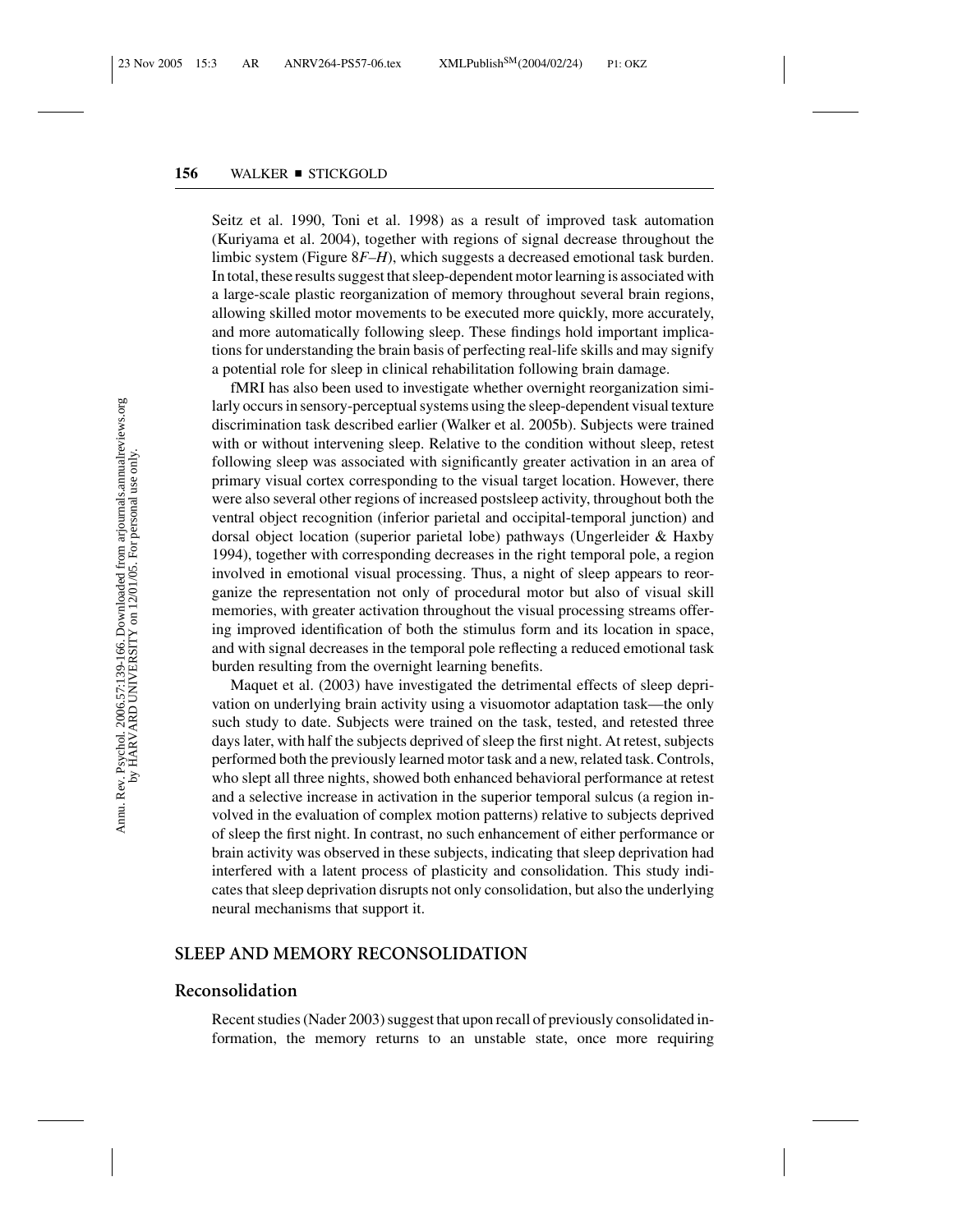consolidation, or "reconsolidation." But we know much less about memory reconsolidation than we do about memory consolidation. Although originally reported in the 1960s (Misanin et al. 1968, Schneider & Sherman 1968), the details of memory reconsolidation have only recently come under intensive investigation (Nader 2003), and most of these more recent studies have focused on the degree to which the process of reconsolidation is the same as or different from the initial processes of encoding and stabilization (Alberini 2005). But additional questions have not been as widely addressed. Conceptually, a consolidated memory can undergo at least four processes: (*a*) reactivation, which leads to (*b*) destabilization, which in turn leads to either (*c*) degradation or (*d* ) reconsolidation. Yet the temporal evolution of these individual steps, the mechanisms and brain states that produce them, and even their biological functions, remain unclear.

#### **Time Course of Reconsolidation**

Determining the time course over which destabilization develops is difficult since neither cellular-molecular nor behavioral correlates have been identified. But its duration has been studied extensively because, by definition, the destabilized state ends when reconsolidation is completed. For example, when reconsolidation of learning on a radial maze task was blocked with propanalol either 5 minutes, 2 hours, or 5 hours after reexposure to the maze (and, presumably, reactivation of the memory), error rates, measured 24 hours after reactivation, increased sixfold, threefold, or not at all, respectively (Przybyslawski et al. 1999), which suggests a half-life for the destabilized state of about 2 hours. Inhibition of reconsolidation for conditioned taste aversion showed a similar half-life for the destabilized state, on the order of 1 hour, with reconsolidation again apparently complete by 6 hours (Gruest et al. 2004). Similarly, protein synthesis inhibitors injected 6 hours after reexposure had no effect on destabilized fear-conditioned memories (Nader et al. 2000). Thus, reconsolidation would appear to be complete (and hence, destabilization ended) 6 hours after reexposure, at which time the memory trace is again resistant to interference.

Once destabilized, and in the absence of subsequent reconsolidation, degradation of a memory has generally been considered a passive process, perhaps based on molecular turnover. Alternatively, it may be that the memory is not degraded at all, but its recall blocked. The nature of this degradation currently remains unclear, and degradation is defined behaviorally as diminished performance of the learned task.

Little data is available on the time course over which degradation occurs. Following reactivation and blockade of reconsolidation, previously learned behaviors are still intact 2 hours (Suzuki et al. 2004) and 4 hours (Debiec et al. 2002, Duvarci & Nader 2004, Nader et al. 2000) later, with no sign that degradation has begun. This makes sense because reconsolidation appears to take at least this long and it would be counterproductive for memories to begin to degrade before reconsolidation normally has completed. At the other end of the process, any degradation of the memory appears to be complete 24 hours after reactivation (Boccia et al. 2004, Debiec & Ledoux 2004, Duvarci & Nader 2004; see also Myers & Davis 2002).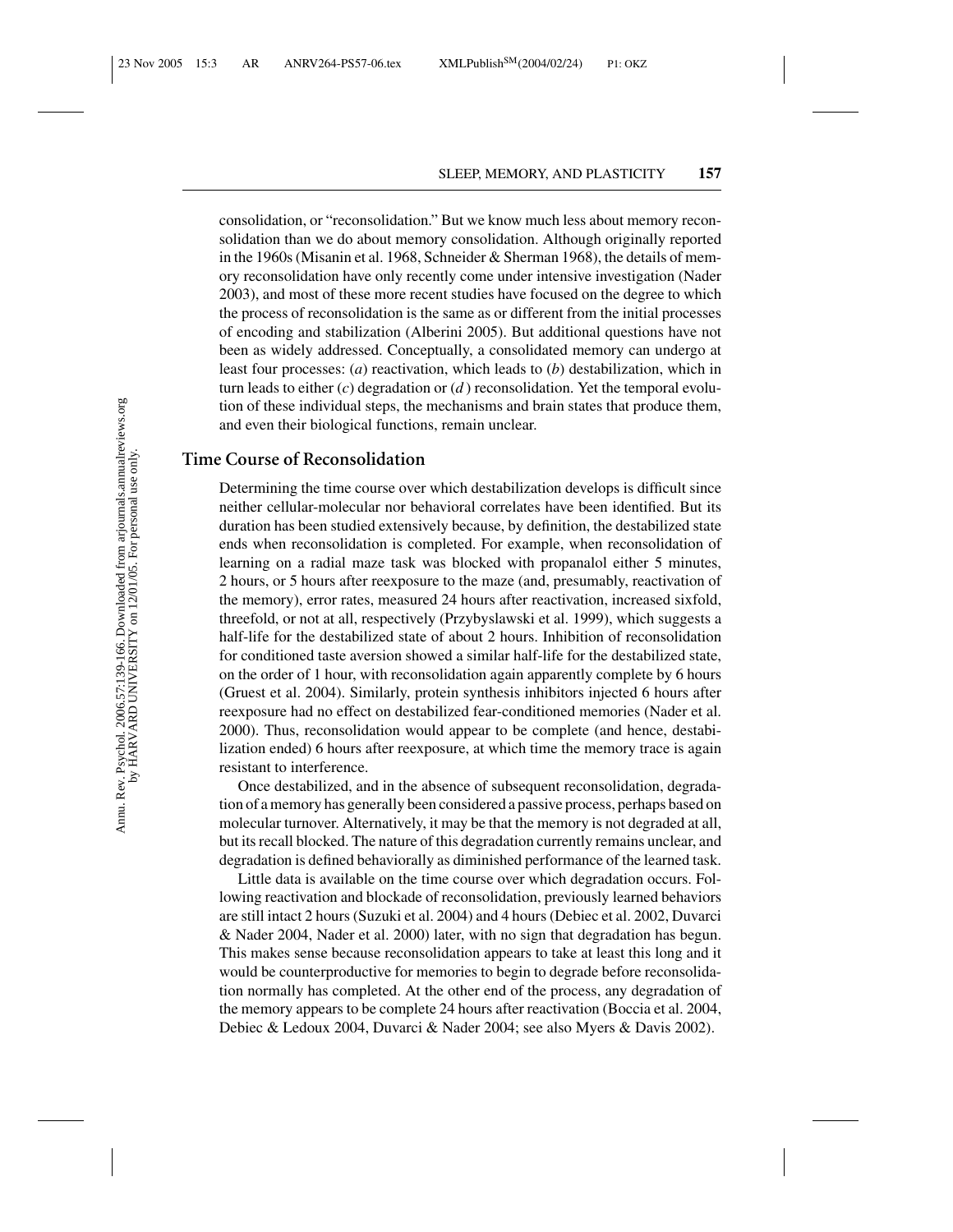Hints of the complex mechanisms governing reconsolidation as well as its possible function come from studies showing that inhibitors of cholinergic (Boccia et al. 2004) and noradrenergic (Przybyslawski et al. 1999) neuromodulation can also block reconsolidation. In addition, N-methyl-D-aspartate antagonists reportedly can block the destabilization normally associated with reactivation (Nader et al. 2004). Thus, the reconsolidation process appears to be controlled by a number of neuromodulators and plasticity-related neurotransmitters. But perhaps the most direct evidence of a functional role for modulation of reconsolidation comes from human studies of sleep-dependent memory processing.

#### **Sleep and Reconsolidation**

As was described above for memory consolidation, it generally has been assumed that reconsolidation processes progress over a fixed time, independent of brain state. Yet as more and more phases of consolidation are found to be influenced by, and in some cases dependent on, sleep, it is important to ask what role sleep might play in reconsolidation and its associated processes. Although few data pertain directly to this question, we offer the hypothesis that both degradation and reconsolidation processes can, and in some circumstances must, occur during sleep. Indeed, most rodent studies of reconsolidation have been carried out during the light (sleep) phase of the circadian cycle, and it is likely that animals in these studies slept between reactivation and subsequent measurements of reconsolidation.

Evidence suggesting a role for sleep comes again from the human motor sequence task discussed above (Walker et al. 2003a). When retested 24 hours after training (on day 2), subjects showed overnight sleep-dependent enhancements of both speed and accuracy (Figure 9*A*, none). However, if subjects trained on a second, competing sequence 10 minutes after the first sequence on day 1, interference effects on sleep-dependent consolidation were observed the next day (Figure 9A, 10'); the normal delayed overnight improvement in accuracy was completely blocked (Walker et al. 2002a). When the time between learning the two sequences was increased from 10 minutes to either 6 hours or 24 hours, no significant interference was observed (Figure 9*A*, 6 hr and 24 hr). Thus, stabilization of the memory occurred over a period between 10 minutes and 6 hours, affording the original memory immunity from the interfering effects of a second competing memory, immunity that was still present 24 hours later, following sleep.

In contrast, when the original memory was reactivated at 24 hours (through 90 seconds of rehearsal), just prior to interference training on day 2, a 57% decrease in accuracy was seen across the subsequent night of sleep (Figure 9*B*, 48 hr), returning subjects' accuracy to slightly below the level seen at the end of the original training session. Thus, reactivation led to destabilization of the sleep-enhanced memory. Presumably, under normal conditions, in the absence of competing interference training, the memory would become restabilized over the next 6 hours, becoming once again resistant to interference, although such reconsolidation was not explicitly measured.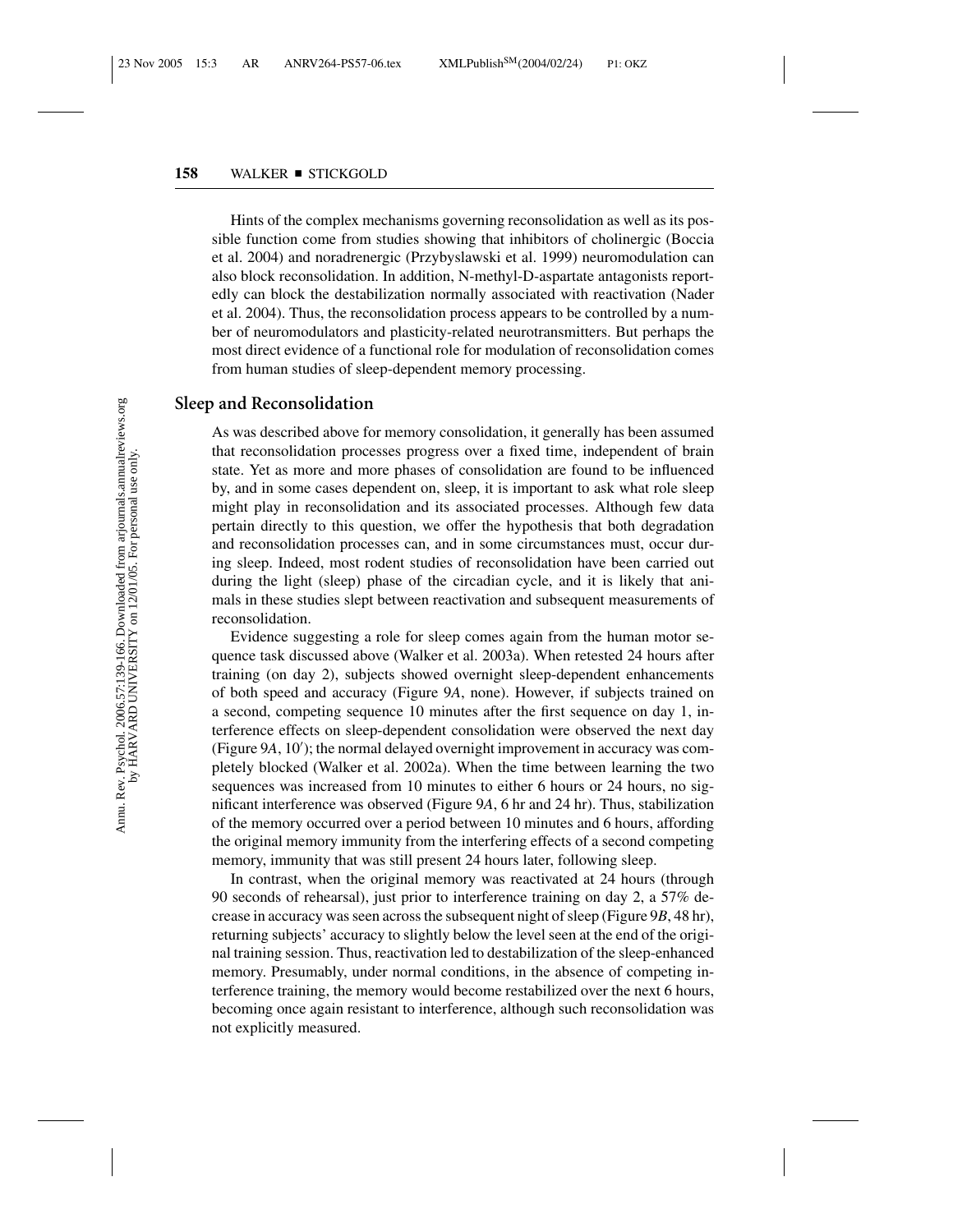

**Figure 9** Reconsolidation of sleep-dependent learning. (*A*) Consolidation: Overnight improvement in accuracy was blocked by interference training (a second competing motor sequence, *filled bars*) at 10', but not at 6 hours posttraining relative to controls without interference (none, *unfilled bar*). (*B*) Reconsolidation: Interference training 10' after reactivation (retest time 24 hours, *gray bar*) did not cause an immediate deterioration in the overnight improvement, but 24 hours after reactivation and interference training, the initial overnight improvement was abolished (retest time 48 hours, *gray bar*). Asterisks indicate significant improvement; error bars indicate standard error of the mean; values are calculated as the percentage difference in accuracy between successive test-retest intervals.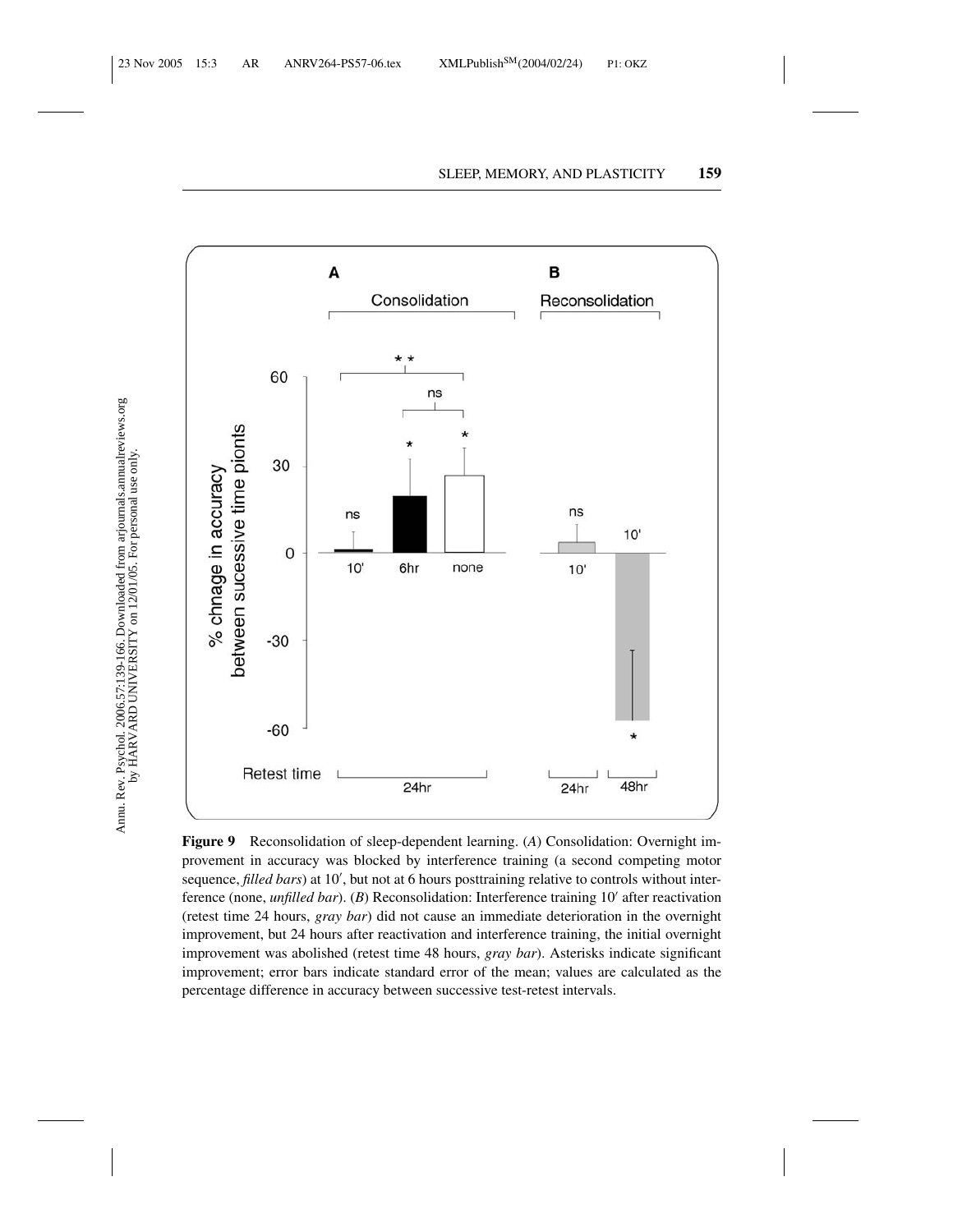These results lead to two conclusions. First, reconsolidation can be blocked by ecologically relevant stimuli, such as a competing learning experience, and without resorting to extreme electrical or chemical interventions (Walker et al. 2003a) previously used to prevent reconsolidation. Second, the deterioration in performance might be limited to a reversal of earlier sleep-dependent consolidation.

## **SUMMARY**

Over the past 25 years, the field of sleep and memory has grown exponentially, with the number of publications per year doubling between the years 2000 and 2004. These reports, ranging from cellular and molecular studies in animals to behavioral studies in humans, have provided a wealth of converging evidence that sleep-dependent mechanisms of neural plasticity lead to the consolidation of learning and memory across a range of animal species.

At the molecular level, inadequate pretraining sleep appears to compromise hippocampally dependent modulation of molecules critically involved in memory formation, resulting in impaired memory encoding. Significant numbers of genes also appear to be up-regulated specifically in brain tissue during posttraining sleep, and at least one immediate early gene related to synaptic plasticity, *zif-286*, is upregulated during REM sleep expressly in response to environmental or direct electrical stimulation of the hippocampus (for a review, see Walker & Stickgold 2004).

At the electrophysiological level, studies in rats have shown that retention of learning of a shuttle-box avoidance task increases subsequent P-wave density, and is strongly correlated with this increase, while in humans, spindle density increases following training on a declarative memory task and, again, this increase correlates with subsequent improvement on the task. In rats, patterns of neuronal activation expressed during waking exploration reappear during subsequent sleep; in humans, patterns of regional brain activation seen during daytime task training are repeated during subsequent REM sleep.

At the behavioral level, animal studies have found robust increases in REM sleep following task training, and decrements in performance after REM deprivation, even when retesting is delayed until one week after the period of deprivation. In contrast, several animal studies have failed to find evidence of either increased REM sleep or deterioration following deprivation. Most likely this reflects a combination of methodological problems and conditions under which consolidation is, in fact, not sleep dependent. Similarly, human studies have provided examples where increases in REM sleep are seen following training, where REM or stage 2 NREM deprivation diminishes subsequent performance, and where overnight improvement correlates with REM, SWS, or stage 2 NREM sleep. Furthermore, these overnight learning benefits are associated with a system-level reorganization of memory throughout the brain.

It is now clear that sleep mediates learning and memory processing, but the way in which it does so remains largely unknown. The future of the field is truly exciting,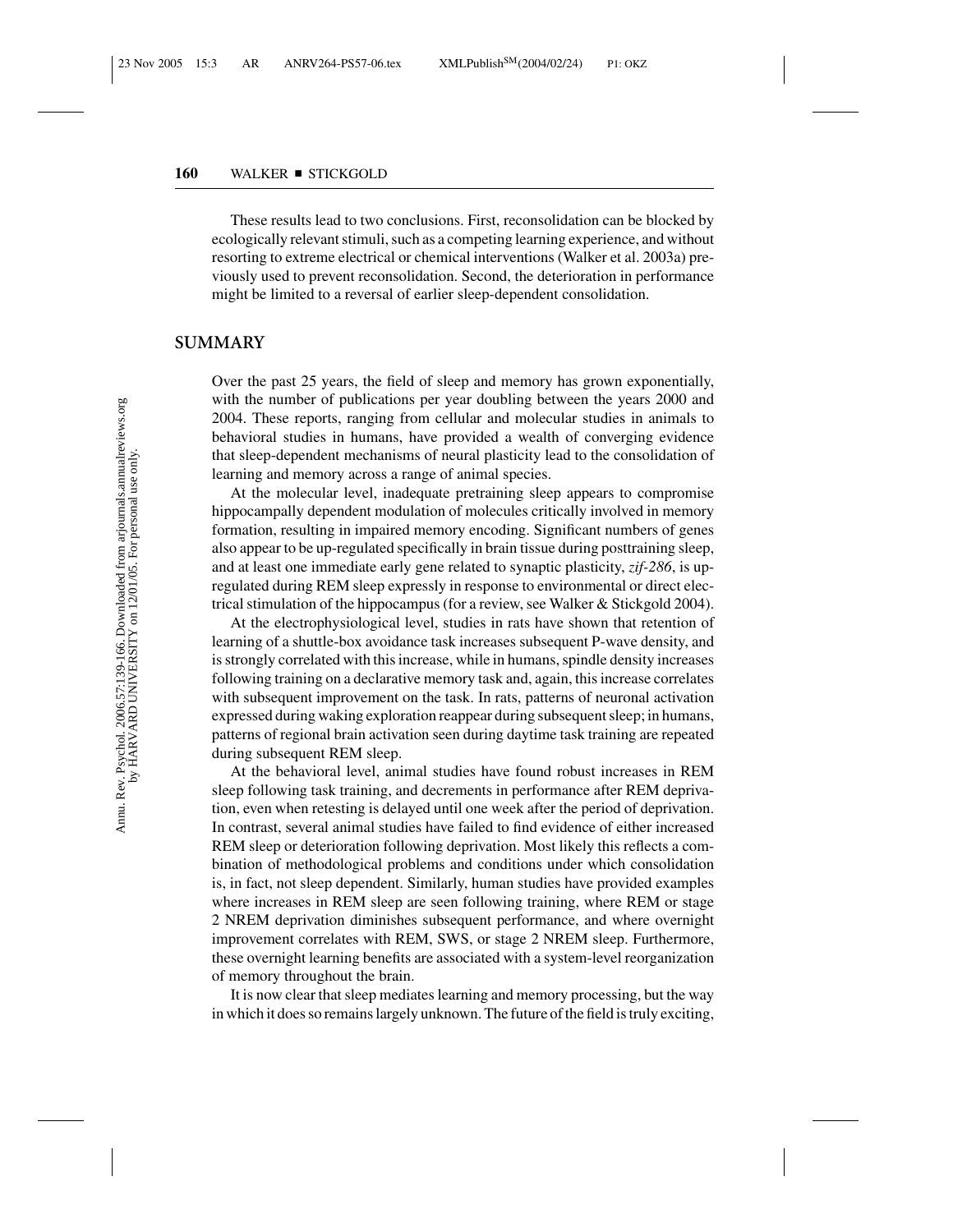and the challenge to neuroscience will be to uncover the mechanisms of brain plasticity that underlie sleep-dependent memory processing and to expand our understanding of sleep's role beyond encoding, consolidation, and reconsolidation, into the constellation of additional processes that are critical for efficient memory development. Work across the neurosciences will be necessary to answer these questions, but with the current rate of growth of research in the field, the next decade should provide important advances in our understanding of this critical function of sleep. By way of this multidisciplinary approach, and with a measured appreciation of the fundamental role that sleep plays in consolidating and reforming memories, we can look forward to new advances in understanding memory and treating its disorder.

#### **ACKNOWLEDGMENTS**

This work was supported by grants from the National Institutes of Health (MH48, 832; MH65,292; MH06,9935; and MH67,754) and the National Science Foundation (BCS-0121953).

#### **The** *Annual Review of Psychology* **is online at http://psych.annualreviews.org**

#### **LITERATURE CITED**

- Alberini CM. 2005. Mechanisms of memory stabilization: Are consolidation and reconsolidation similar or distinct processes? *Trends Neurosci.* 28:51–56
- Aserinsky E, Kleitman N. 1953. Regularly occurring periods of eye motility and concurrent phenomena during sleep. *Science* 118:273–74
- Atienza M, Cantero JL, Dominguez-Marin E. 2002. The time course of neural changes underlying auditory perceptual learning. *Learn. Mem.* 9:138–50
- Atienza M, Cantero JL, Stickgold R. 2004. Posttraining sleep enhances automaticity in perceptual discrimination. *J.Cogn. Neurosci.* 16:53–64
- Beaulieu I, Godbout R. 2000. Spatial learning on the Morris Water Maze Test after a shortterm paradoxical sleep deprivation in the rat. *Brain Cogn.* 43:27–31
- Boccia MM, Acosta GB, Blake MG, Baratti CM. 2004. Memory consolidation and reconsolidation of an inhibitory avoidance response in mice: effects of i.c.v. injections

of hemicholinium-3. *Neuroscience* 124:735– 41

- Brashers-Krug T, Shadmehr R, Bizzi E. 1996. Consolidation in human motor memory. *Nature* 382:252–55
- Brewer JB, Zhao Z, Desmond JE, Glover GH, Gabrieli JD. 1998. Making memories: brain activity that predicts how well visual experience will be remembered. *Science* 281:1185– 87
- Canli T, Zhao Z, Brewer J, Gabrieli JD, Cahill L. 2000. Event-related activation in the human amygdala associates with later memory for individual emotional experience. *J. Neurosci.* 20(RC99):1–5
- Chernik DA. 1972. Effect of REM sleep deprivation on learning and recall by humans. *Percept. Mot. Skills* 34:283–94
- Cipolli C, Salzarulo P. 1980. Sentence memory and sleep: a pilot study. *Sleep* 2:193–98
- Crick F, Mitchison G. 1983. The function of dream sleep. *Nature* 304:111–14
- Datta S. 2000. Avoidance task training potentiates phasic pontine-wave density in the rat: a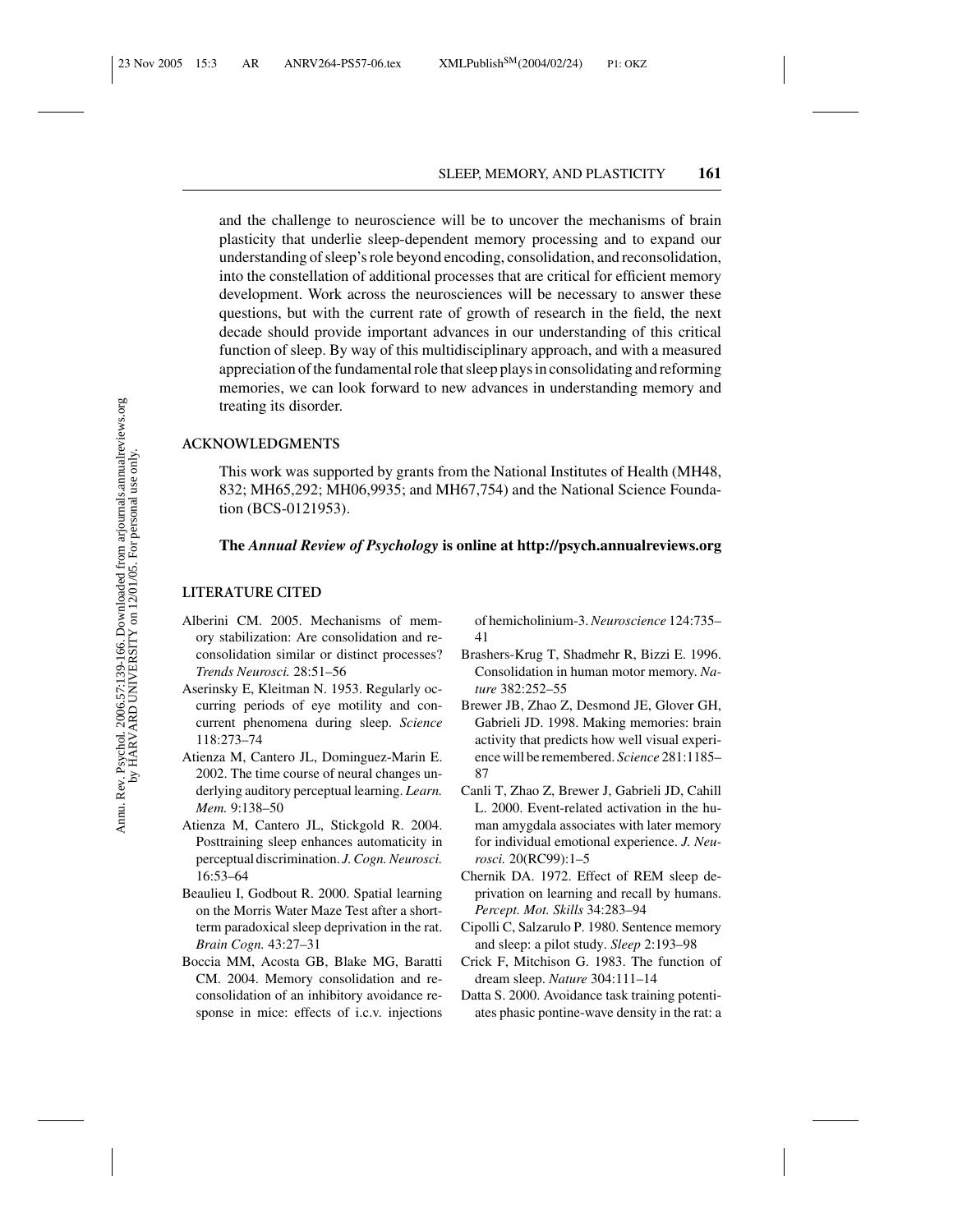mechanism for sleep-dependent plasticity. *J. Neurosci.* 20:8607–13

- Davis CJ, Harding JW, Wright JW. 2003. REM sleep deprivation–induced deficits in the latency-to-peak induction and maintenance of long-term potentiation within the CA1 region of the hippocampus. *Brain Res.* 973:293–97
- Debiec J, LeDoux JE. 2004. Disruption of reconsolidation but not consolidation of auditory fear conditioning by noradrenergic blockade in the amygdala.*Neuroscience* 129: 267–72
- Debiec J, LeDoux JE, Nader K. 2002. Cellular and systems reconsolidation in the hippocampus. *Neuron* 36:527–38
- De Gennaro L, Ferrara M, Bertini M. 2000. Topographical distribution of spindles: variations between and within NREM sleep cycles. *Sleep Res. Online* 3:155–60
- De Koninck J, Lorrain D, Christ G, Proulx G, Coulombe D. 1989. Intensive language learning and increases in rapid eye movement sleep: evidence of a performance factor. *Int. J. Psychophysiol.* 8:43–47
- Doyon J, Penhune V, Ungerleider LG. 2003. Distinct contribution of the cortico-striatal and cortico-cerebellar systems to motor skill learning. *Neuropsychologia* 41:252–62
- Drummond SP, Brown GG. 2001. The effects of total sleep deprivation on cerebral responses to cognitive performance.*Neuropsychopharmacology* 25:S68–73
- Drummond SP, Brown GG, Gillin JC, Stricker JL, Wong EC, Buxton RB. 2000. Altered brain response to verbal learning following sleep deprivation. *Nature* 403:655–57
- Duvarci S, Nader K. 2004. Characterization of fear memory reconsolidation. *J. Neurosci.* 24:9269–75
- Eichenbaum H. 2000. A cortical-hippocampal system for declarative memory. *Nat. Rev. Neurosci.* 1:41–50
- Empson JA, Clarke PR. 1970. Rapid eye movements and remembering. *Nature* 227:287– 88
- Fenn KM, Nusbaum HC, Margoliash D. 2003. Consolidation during sleep of percep-

tual learning of spoken language. *Nature* 425:614–16

- Fischer S, Hallschmid M, Elsner AL, Born J. 2002. Sleep forms memory for finger skills. *Proc. Natl. Acad. Sci. USA* 99:11987–91
- Fogel S, Jacob J, Smith C. 2001. *Increased sleep spindle activity following simple motor procedural learning in humans*. Presented at Congr. Physiol. Basis Sleep Med., Uruguay
- Gaab N, Paetzold M, Becker M, Walker MP, Schlaug G. 2004. The influence of sleep on auditory learning—a behavioral study. *Neuroreport* 15:731–34
- Gais S, Born J. 2004. Low acetylcholine during slow-wave sleep is critical for declarative memory consolidation. *Proc. Natl. Acad. Sci. USA* 101:2140–44
- Gais S, Molle M, Helms K, Born J. 2002. Learning-dependent increases in sleep spindle density. *J. Neurosci.* 22:6830–34
- Gais S, Plihal W, Wagner U, Born J. 2000. Early sleep triggers memory for early visual discrimination skills. *Nat. Neurosci.* 3:1335–39
- Goedert KM, Willingham DB. 2002. Patterns of interference in sequence learning and prism adaptation inconsistent with the consolidation hypothesis. *Learn. Mem.* 9:279–92
- Gruart-Masso A, Nadal-Alemany R, Coll-Andreu M, Portell-Cortes I, Marti-Nicolovius M. 1995. Effects of pretraining paradoxical sleep deprivation upon two-way active avoidance. *Behav. Brain Res.* 72:181–83
- Gruest N, Richer P, Hars B. 2004. Memory consolidation and reconsolidation in the rat pup require protein synthesis. *J. Neurosci.* 24:10488–92
- Guan Z, Peng X, Fang J. 2004. Sleep deprivation impairs spatial memory and decreases extracellular signal-regulated kinase phosphorylation in the hippocampus. *Brain Res.* 1018:38–47
- Harrison Y, Horne JA. 2000. Sleep loss and temporal memory. *Q. J. Exp. Psychol.* 53: 271–79
- Hartley D. 1801. *Observations on Man, His Frame, His Deity, and His Expectations* (*1749/1966*). Gainesville, FL: Scholars Facsimile Reprint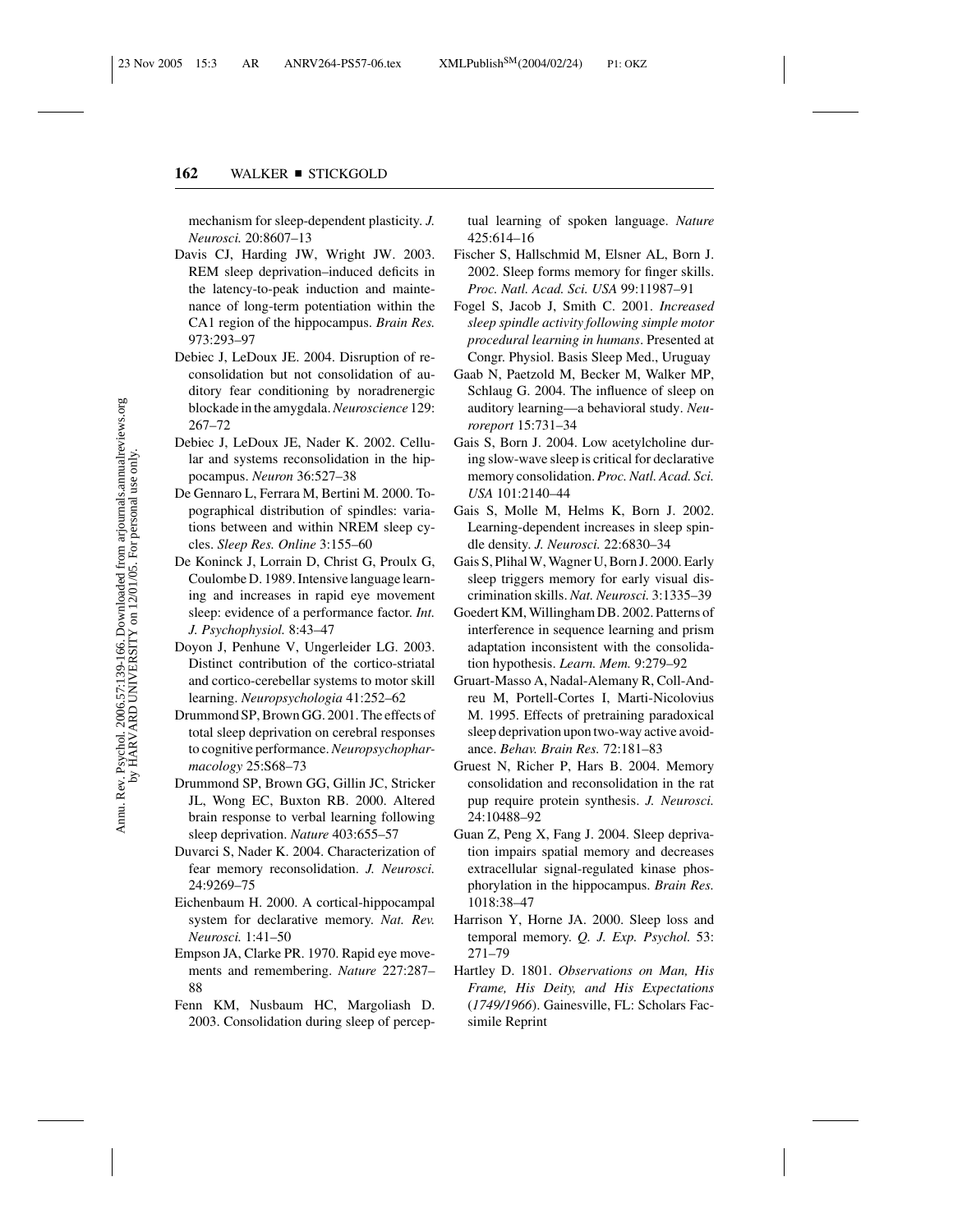- Henson RN, Rugg MD, Shallice T, Josephs O, Dolan RJ. 1999. Recollection and familiarity in recognition memory: an eventrelated functional magnetic resonance imaging study. *J. Neurosci.* 19:3962–72
- Hobson JA, Pace-Schott EF. 2002. The cognitive neuroscience of sleep: neuronal systems, consciousness and learning. *Nat. Rev. Neurosci.* 3:679–93
- Huber R, Ghilardi MF, Massimini M, Tononi G. 2004. Local sleep and learning. *Nature* 430:78–81
- Jenkins JG, Dallenbach KM. 1924. Obliviscence during sleep and waking. *Am. J. Psychol.* 35:605–12
- Kandel ER. 2001. The molecular biology of memory storage: a dialogue between genes and synapses. *Science* 294:1030–38
- Karni A, Tanne D, Rubenstein BS, Askenasy JJ, Sagi D. 1994. Dependence on REM sleep of overnight improvement of a perceptual skill. *Science* 265:679–82
- Kelleher RJ 3rd, Govindarajan A, Tonegawa S. 2004. Translational regulatory mechanisms in persistent forms of synaptic plasticity. *Neuron* 44:59–73
- Koechlin E, Corrado G, Pietrini P, Grafman J. 2000. Dissociating the role of the medial and lateral anterior prefrontal cortex in human planning. *Proc. Natl. Acad. Sci. USA* 97:7651–56
- Koechlin E, Danek A, Burnod Y, Grafman J. 2002. Medial prefrontal and subcortical mechanisms underlying the acquisition of motor and cognitive action sequences in humans. *Neuron* 35:371–81
- Korman M, Raz N, Flash T, Karni A. 2003. Multiple shifts in the representation of a motor sequence during the acquisition of skilled performance. *Proc. Natl. Acad. Sci. USA* 100:12492–97
- Kuriyama K, Stickgold R, Walker MP. 2004. Sleep-dependent learning and motor skill complexity. *Learn. Mem.* 11:705–13
- Lewin I, Glaubman H. 1975. The effect of REM deprivation: Is it detrimental, beneficial, or neutral? *Psychophysiology* 12:349– 53
- Maquet P, Laureys S, Peigneux P, Fuchs S, Petiau C, et al. 2000. Experience-dependent changes in cerebral activation during human REM sleep. *Nat. Neurosci.* 3:831–36
- Maquet P, Schwartz S, Passingham R, Frith C. 2003. Sleep-related consolidation of a visuomotor skill: brain mechanisms as assessed by functional magnetic resonance imaging. *J. Neurosci.* 23:1432–40
- McDermott CM, LaHoste GJ, Chen C, Musto A, Bazan NG, Magee JC. 2003. Sleep deprivation causes behavioral, synaptic, and membrane excitability alterations in hippocampal neurons. *J. Neurosci.* 23:9687–95
- McGaugh JL. 2000. Memory—a century of consolidation. *Science* 287:248–51
- McGrath MJ, Cohen DB. 1978. REM sleep facilitation of adaptive waking behavior: a review of the literature. *Psychol. Bull.* 85:24– 57
- Mednick SC, Nakayama K, Cantero JL, Atienza M, Levin AA, et al. 2002. The restorative effect of naps on perceptual deterioration. *Nat. Neurosci.* 28:677–81
- Mednick SC, Nakayama K, Stickgold R. 2003. Sleep-dependent learning: a nap is as good as a night. *Nat. Neurosci.* 6:697–98
- Meienberg P. 1977. The tonic aspects of human REM sleep during long-term intensive verbal learning. *Physiol. Psychol*. 5:250– 56
- Misanin JR, Miller RR, Lewis DJ. 1968. Retrograde amnesia produced by electroconvulsive shock after reactivation of a consolidated memory trace. *Science* 160:554–55
- Morris GO, Williams HL, Lubin A. 1960. Misperception and disorientation during sleep. *Arch. Gen. Psychiatry* 2:247–54
- Muellbacher W, Ziemann U, Wissel J, Dang N, Kofler M, et al. 2002. Early consolidation in human primary motor cortex. *Nature* 415:640–44
- Muller RA, Kleinhans N, Pierce K, Kemmotsu N, Courchesne E. 2002. Functional MRI of motor sequence acquisition: effects of learning stage and performance. *Brain Res. Cogn. Brain Res.* 14:277–93
- Myers KM, Davis M. 2002. Systems-level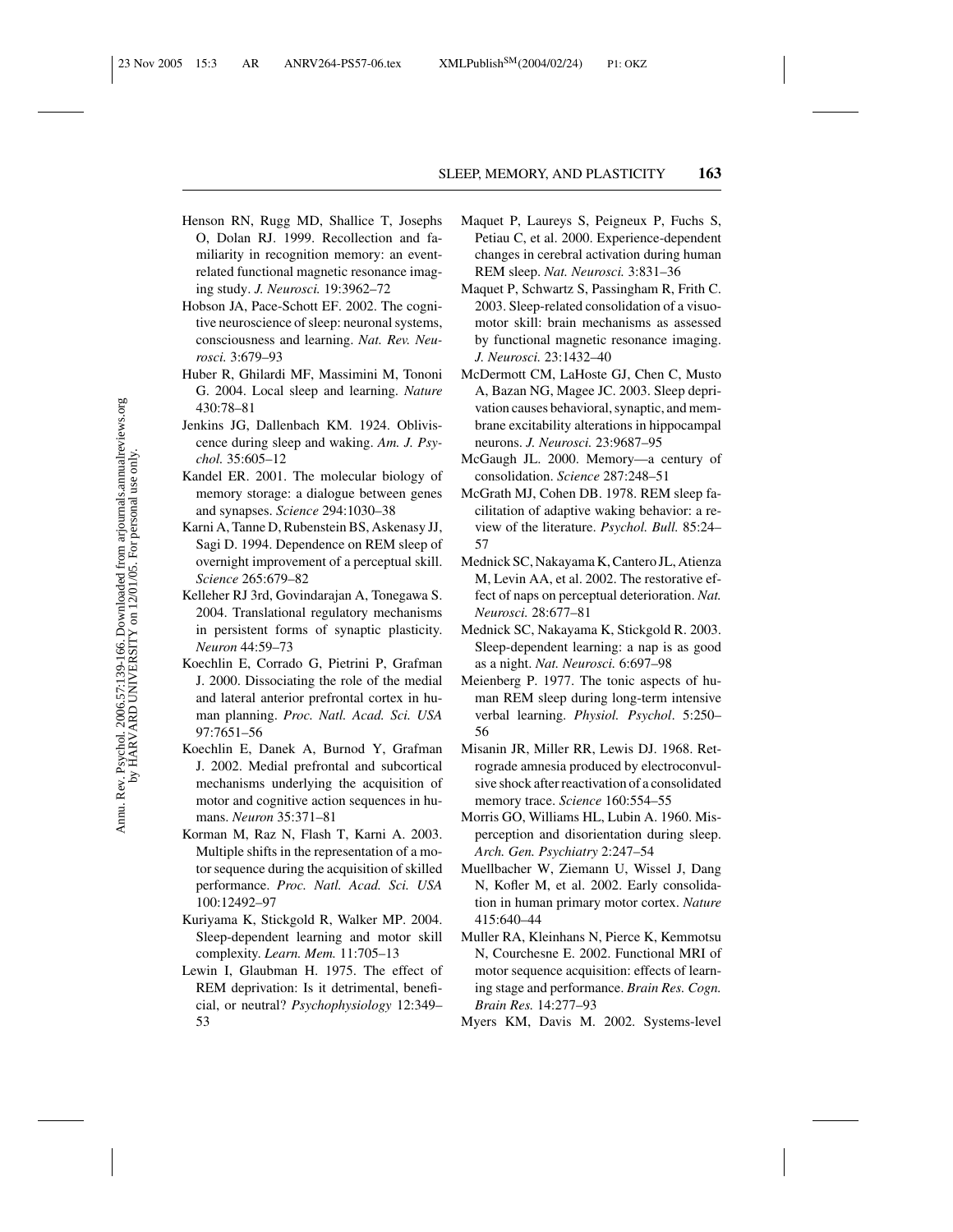reconsolidation: reengagement of the hippocampus with memory reactivation.*Neuron* 36:340–43

- Nader K. 2003. Memory traces unbound. *Trends Neurosci.* 26:65–72
- Nader K, Ben Mamou C, Komorowski B. 2004. *Double dissociation of the mechanisms mediating the induction of reconsolidation from those mediating the expression of a conditioned response*. Presented at Soc. Neurosci., Washington, DC
- Nader K, Schafe GE, LeDoux JE. 2000. Fear memories require protein synthesis in the amygdala for reconsolidation after retrieval. *Nature* 406:722–26
- Ohyama T, Nores WL, Murphy M, Mauk MD. 2003. What the cerebellum computes. *Trends Neurosci.* 26:222–27
- Peigneux P, Laureys S, Fuchs S, Collette F, Perrin F, et al. 2004. Are spatial memories strengthened in the human hippocampus during slow wave sleep? *Neuron* 44:535– 45
- Peigneux P, Laureys S, Fuchs S, Destrebecqz A, Collette F, et al. 2003. Learned material content and acquisition level modulate cerebral reactivation during posttraining rapideye-movements sleep. *Neuroimage* 20:125– 34
- Phelps EA. 2004. Human emotion and memory: interactions of the amygdala and hippocampal complex. *Curr. Opin. Neurobiol.* 14:198–202
- Plihal W, Born J. 1997. Effects of early and late nocturnal sleep on declarative and procedural memory. *J. Cogn. Neurosci.* 9:534–47
- Poldrack RA, Rodriguez P. 2003. Sequence learning: What's the hippocampus to do? *Neuron* 37:891–93
- Przybyslawski J, Roullet P, Sara SJ. 1999. Attenuation of emotional and nonemotional memories after their reactivation: role of beta adrenergic receptors. *J. Neurosci.* 19:6623– 28
- Rechtschaffen A, Kales A. 1968. *A Manual Standardized Terminology, Techniques and Scoring System for Sleep Stages of Human Subjects*. Bethesda, MD: U.S. Dep. Health
- Robertson EM, Pascual-Leone A, Press DZ. 2004. Awareness modifies the skill-learning benefits of sleep. *Curr. Biol.* 14:208–12
- Ruskin DN, Liu C, Dunn KE, Bazan NG, La-Hoste GJ. 2004. Sleep deprivation impairs hippocampus-mediated contextual learning but not amygdala-mediated cued learning in rats. *Eur. J. Neurosci.* 19:3121–24
- Sakai K, Kitaguchi K, Hikosaka O. 2003. Chunking during human visuomotor sequence learning. *Exp. Brain Res.* 152:229– 42
- Schacter D, Tulving E. 1994. What are the memory systems of 1994? In *Memory Systems 1994*, ed. D Schacter, E Tulving, pp. 1–38. Cambridge: MIT Press
- Schendan HE, Searl MM, Melrose RJ, Stern CE. 2003. An fMRI study of the role of the medial temporal lobe in implicit and explicit sequence learning. *Neuron* 37:1013– 25
- Schneider AM, Sherman W. 1968. Amnesia: a function of the temporal relation of footshock to electroconvulsive shock. *Science* 159:219–21
- Sei H, Saitoh D, Yamamoto K, Morita K, Morita Y. 2000. Differential effect of short-term REM sleep deprivation on NGF and BDNF protein levels in the rat brain. *Brain Res.* 877:387–90
- Seitz RJ, Roland E, Bohm C, Greitz T, Stone-Elander S. 1990. Motor learning in man: a positron emission tomographic study. *Neuroreport* 1:57–60
- Sejnowski TJ, Destexhe A. 2000. Why do we sleep? *Brain Res.* 886:208–23
- Siegel JM. 2001. The REM sleep-memory consolidation hypothesis. *Science* 294:1058– 63
- Smith C. 1985. Sleep states and learning: a review of the animal literature. *Neurosci. Biobehav. Rev.* 9:157–68
- Smith C. 2001. Sleep states and memory processes in humans: procedural versus declarative memory systems. *Sleep Med. Rev*. 5: 491–506
- Smith C, MacNeill C. 1994. Impaired motor memory for a pursuit rotor task following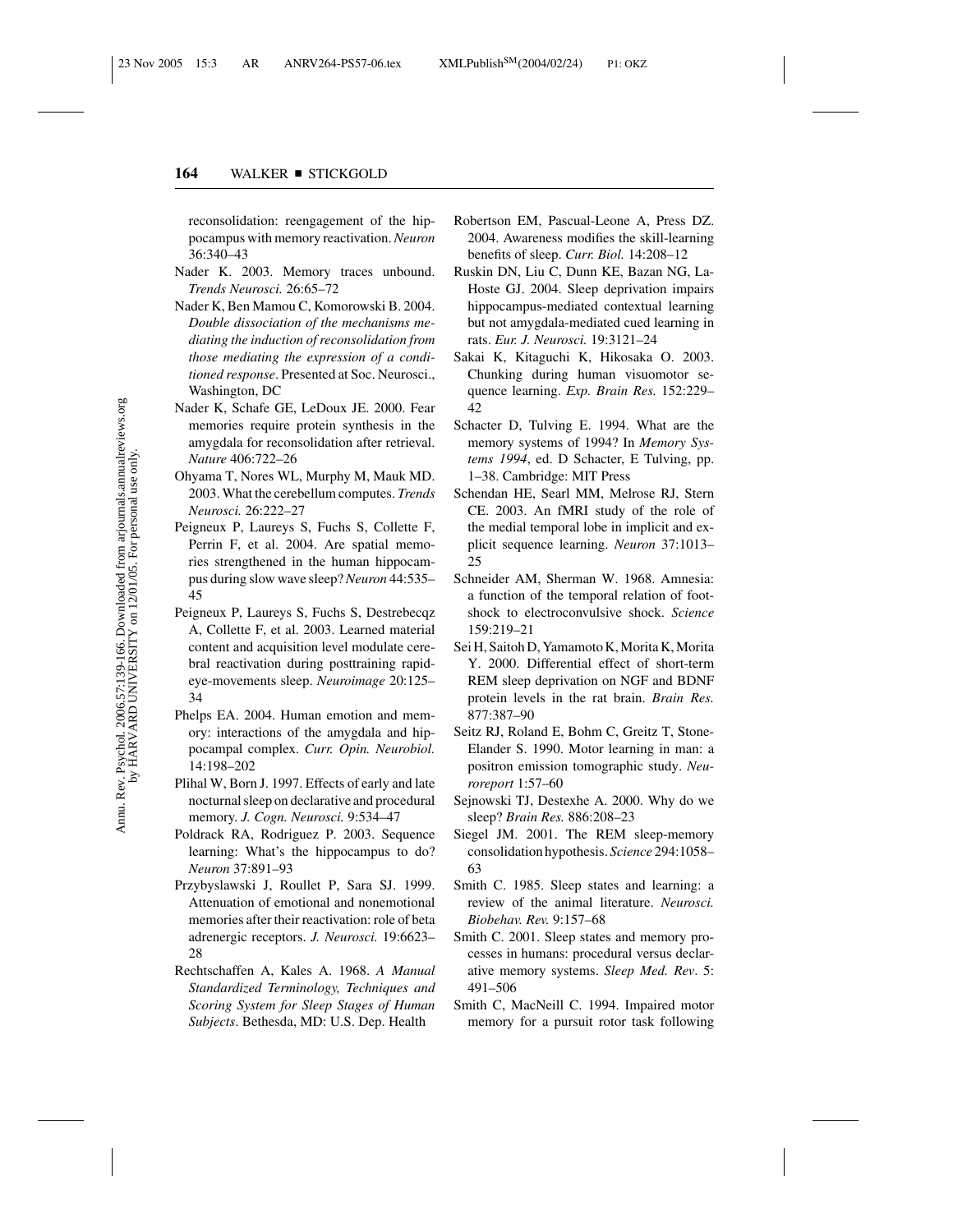Stage 2 sleep loss in college students. *J. Sleep Res.* 3:206–13

- Squire LR, Zola SM. 1996. Structure and function of declarative and nondeclarative memory systems. *Proc. Natl. Acad. Sci. USA* 93:13515–22
- Stern WC. 1971. Acquisition impairments following rapid eye movement sleep deprivation in rats. *Physiol. Behav.* 7:345–52
- Stickgold R. 2002. EMDR: a putative neurobiological mechanism of action. *J. Clin. Psychol.* 58:61–75
- Stickgold R, James L, Hobson JA. 2000a. Visual discrimination learning requires posttraining sleep. *Nat. Neurosci.* 2:1237–38
- Stickgold R, Scott L, Rittenhouse C, Hobson JA. 1999. Sleep-induced changes in associative memory. *J. Cogn. Neurosci.* 11:182– 93
- Stickgold R, Walker MP. 2005. Memory consolidation and reconsolidation: What is the role of sleep? *Trends Neurosci.* 28:408– 15
- Stickgold R, Whidbee D, Schirmer B, Patel V, Hobson JA. 2000b. Visual discrimination task improvement: a multi-step process occurring during sleep. *J. Cogn. Neurosci.* 12:246–54
- Suzuki A, Josselyn SA, Frankland PW, Masushige S, Silva AJ, Kida S. 2004. Memory reconsolidation and extinction have distinct temporal and biochemical signatures. *J. Neurosci.* 24:4787–95
- Tilley AJ, Empson JA. 1978. REM sleep and memory consolidation.*Biol. Psychol.* 6:293– 300
- Toni I, Krams M, Turner R, Passingham RE. 1998. The time course of changes during motor sequence learning: a whole-brain fMRI study. *Neuroimage* 8:50–61
- Tulving E. 1985. How many memory systems are there? *Am*. *Psychol.* 40:385–98
- Ungerleider LG, Doyon J, Karni A. 2002. Imaging brain plasticity during motor skill learning. *Neurobiol. Learn. Mem.* 78:553–64
- Ungerleider LG, Haxby JV. 1994. "What" and "where" in the human brain.*Curr. Opin. Neurobiol.* 4:157–65
- Vertes RP, Eastman KE. 2000. The case against memory consolidation in REM sleep. *Behav. Brain Sci.* 23:867–76; discussion 904–1121
- Wagner AD, Schacter DL, Rotte M, Koutstaal W, Maril A, et al. 1998. Building memories: remembering and forgetting of verbal experiences as predicted by brain activity. *Science* 281:1188–91
- Wagner U, Gais S, Born J. 2001. Emotional memory formation is enhanced across sleep intervals with high amounts of rapid eye movement sleep. *Learn. Mem.* 8:112–19
- Wagner U, Gais S, Haider H, Verleger R, Born J. 2004. Sleep inspires insight. *Nature* 427:352–55
- Walker MP. 2005. A refined model of sleep and the time course of memory formation. *Behav. Brain Sci.* 28:51–64; discussion 64–104
- Walker MP, Brakefield T, Hobson JA, Stickgold R. 2003a. Dissociable stages of human memory consolidation and reconsolidation. *Nature* 425:616–20
- Walker MP, Brakefield T, Morgan A, Hobson JA, Stickgold R. 2002a. Practice with sleep makes perfect: sleep-dependent motor skill learning. *Neuron* 35:205–11
- Walker MP, Brakefield T, Seidman J, Morgan A, Hobson JA, Stickgold R. 2003b. Sleep and the time course of motor skill learning. *Learn. Mem.* 10:275–84
- Walker MP, Liston C, Hobson JA, Stickgold R. 2002b. Cognitive flexibility across the sleepwake cycle: REM-sleep enhancement of anagram problem solving. *Brain Res. Cogn. Brain Res.* 14:317–24
- Walker MP, Stickgold R. 2004. Sleepdependent learning and memory consolidation. *Neuron* 44:121–33
- Walker MP, Stickgold R. 2005. It's practice, with sleep, that makes perfect: implications of sleep-dependent learning and plasticity for skill performance.*Clin. Sports Med.* 24:301– 17
- Walker MP, Stickgold R, Alsop D, Gaab N, Schlaug G. 2005a. Sleep-dependent motor memory plasticity in the human brain. *Neuroscience* 133:911–17
- Walker MP, Stickgold R, Jolesz FA, Yoo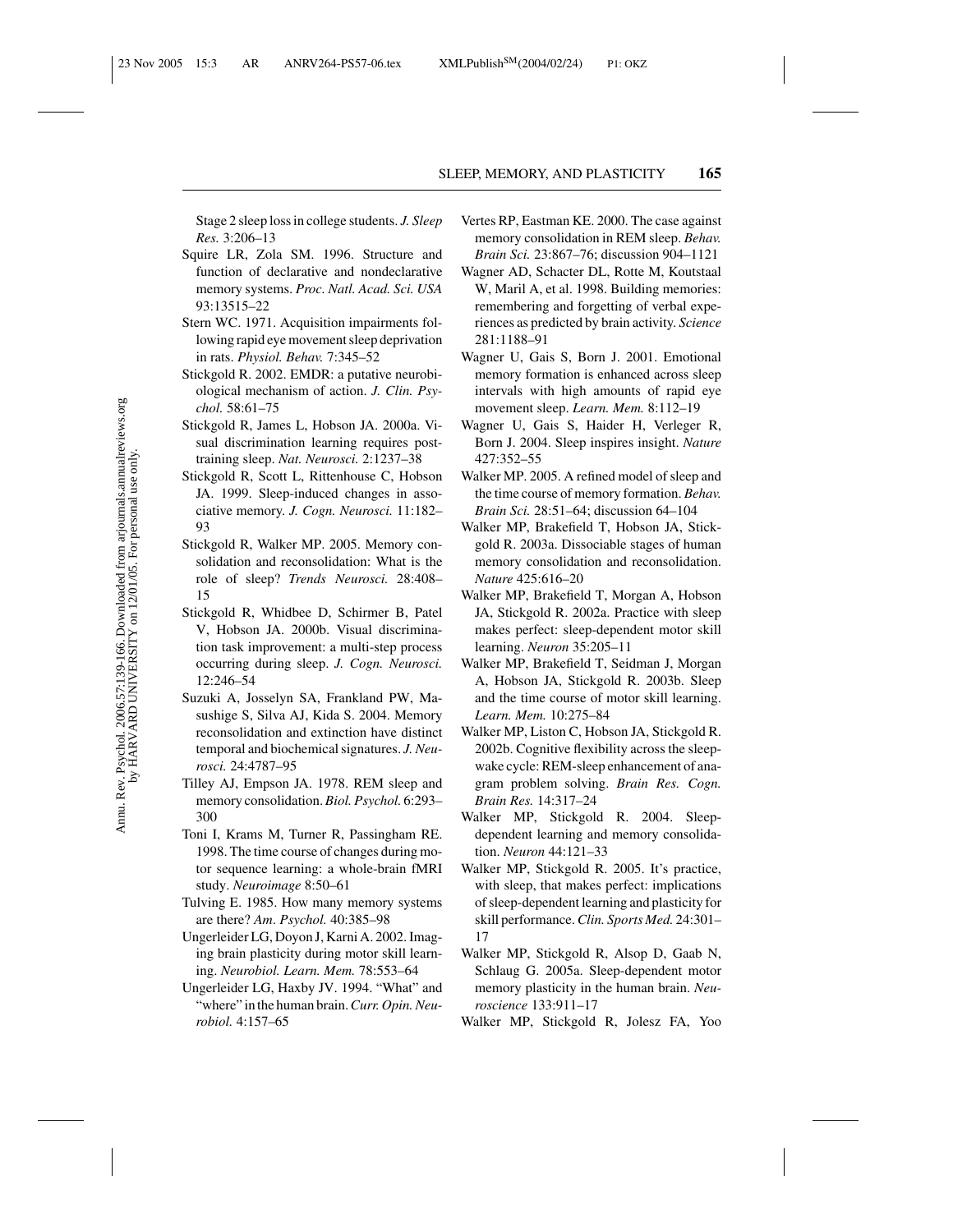S-S. 2005b. The functional anatomy of sleepdependent visual skill learning. *Cereb. Cortex* (first publ. Feb. 9, 2005; doi: 10.1093/cercor/bhi043)

Zimmerman JT, Stoyva JM, Metcalf D. 1970. Distorted visual feedback and augmented REM sleep. *Psychophysiology* 7:298– 303

Zimmerman JT, Stoyva JM, Reite ML. 1978. Spatially rearranged vision and REM sleep: a lack of effect. *Biol. Psychiatry* 13:301– 16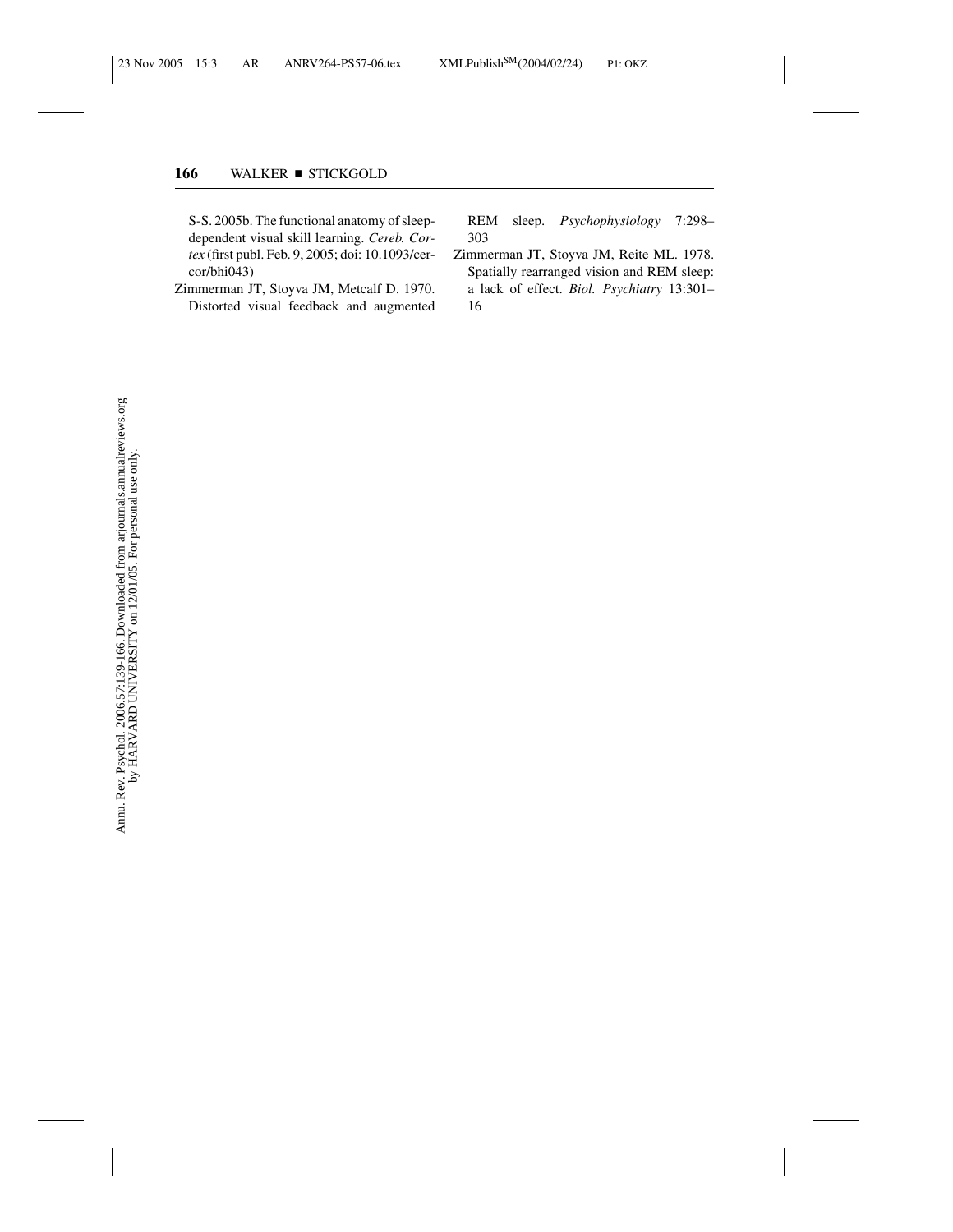

**Figure 1** The sleep cycle, memory systems, and memory stages. (*A*) The human sleep cycle. Across the night, rapid eye movement (REM) and non-REM (NREM) sleep cycle every 90 minutes in an ultradian manner, while the ratio of NREM to REM sleep shifts. During the first half of the night, NREM stages 3 and 4 slow wave sleep (SWS) dominate, whereas stage 2 NREM and REM sleep prevail in the latter half of the night. Electroencephalogram patterns also differ significantly between sleep stages, with electrical oscillations such as K-complexes and sleep spindles occurring during stage 2 NREM, slow (0.5–4 Hz) delta waves developing in SWS, and theta waves seen during REM. (*B*) Memory systems. Human memory is most commonly divided into declarative forms, including episodic and semantic memory, and nondeclarative forms, including an array of different types including procedural skill memory. (*C*) Developing stages of memory. Following initial encoding of a memory, several ensuing stages are proposed, beginning with consolidation and including integration of the memory representation and translocation of the representation or erasure of the memory. Also, following later recall, the memory representation is believed to become unstable once again, requiring periods of reconsolidation.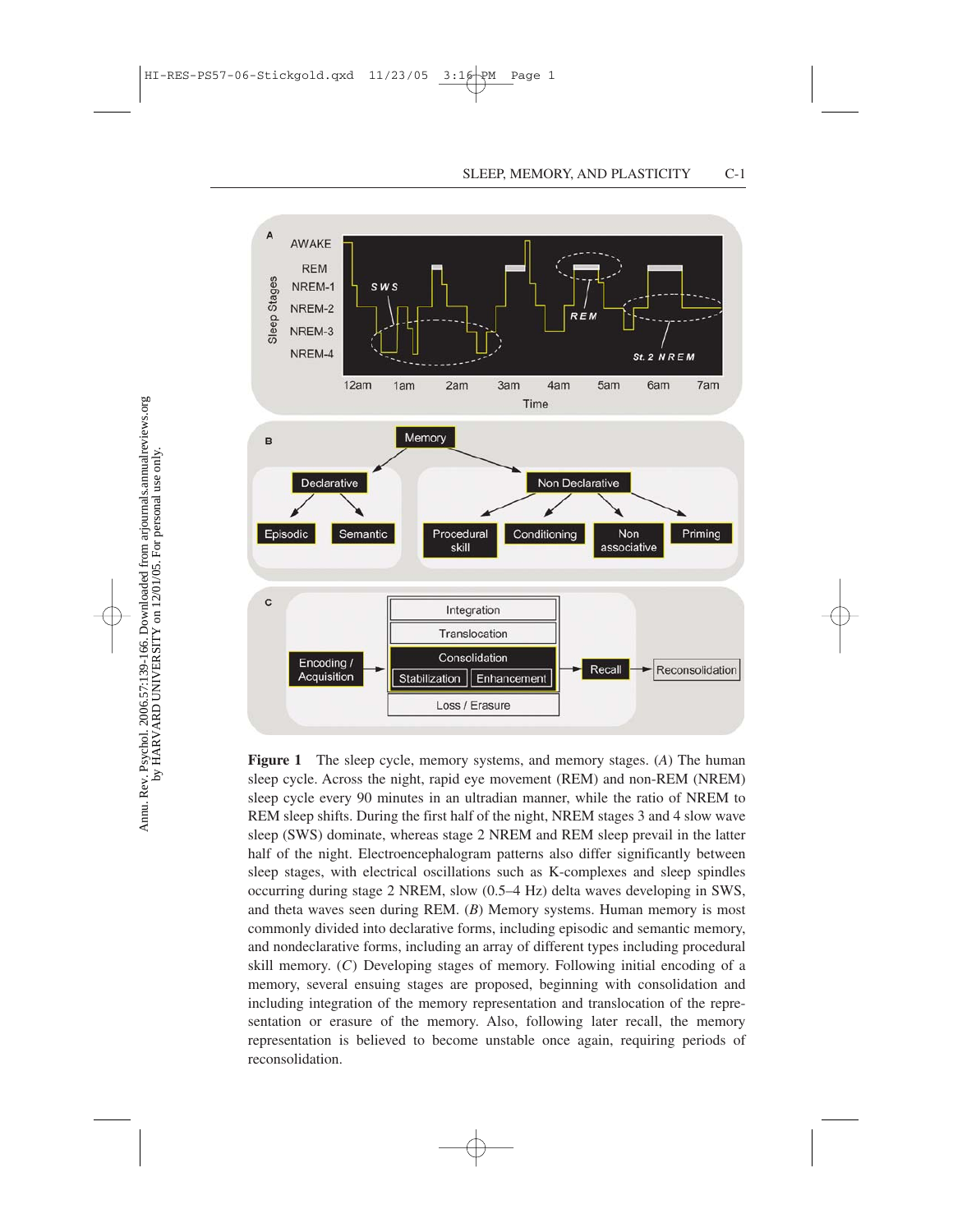

**Figure 8** Sleep-dependent motor memory reorganization in the human brain. Subjects were trained on a sleep-dependent motor skill task and then tested 12 hours later, either following a night of sleep or following intervening wake, during a functional magnetic resonance imaging (fMRI) brain-scanning session. Scans after sleep and wake were compared (subtracted), resulting in regions showing increased fMRI activity postsleep (in red/yellow; *A–D*) or decreased signal activity (in blue; *E–H*) postsleep, relative to postwake. Activation patterns are displayed on three-dimensional rendered brains (*top panel* of each graphic), together with corresponding coronal sections (*bottom panel* of each graphic). Following sleep, regions of increased activation were identified in the right primary motor cortex  $(A)$ , the left cerebellum  $(B)$ , the right hippocampus  $(C)$ , and the right medial prefrontal cortex (*D*). Regions of decreased activity postsleep were expressed bilaterally in the parietal lobes  $(E)$ , together with the left insula cortex  $(F)$ , left temporal pole  $(G)$ , and left frontopolar area  $(H)$ , all regions of the extended limbic system. All data are displayed at a corrected threshold of  $p < 0.05$ .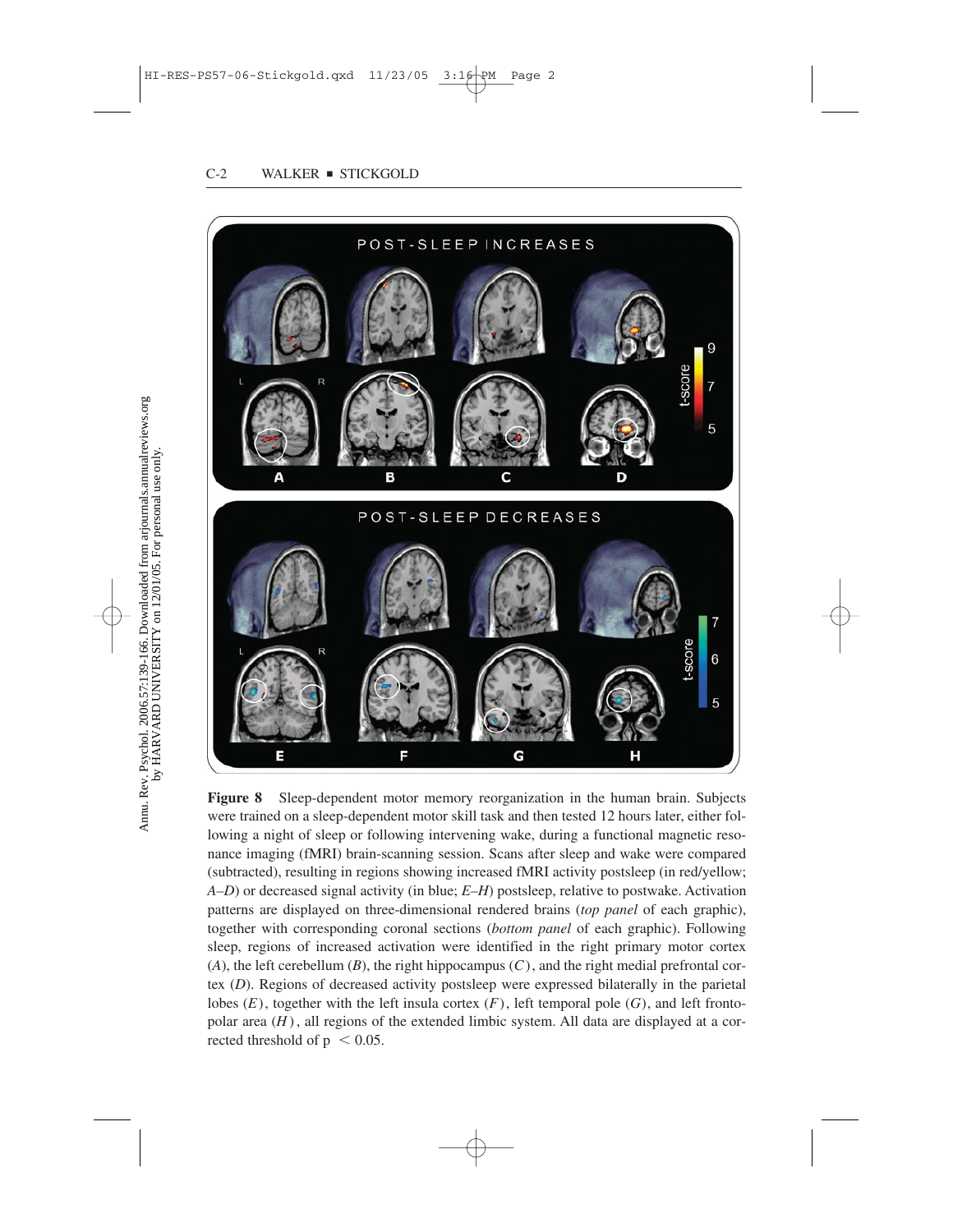# **CONTENTS**

| Frontispiece-Herbert C. Kelman                                                                                                                      | XV <sub>1</sub> |
|-----------------------------------------------------------------------------------------------------------------------------------------------------|-----------------|
| <b>PREFATORY</b>                                                                                                                                    |                 |
| Interests, Relationships, Identities: Three Central Issues for Individuals and<br>Groups in Negotiating Their Social Environment, Herbert C. Kelman | 1               |
| <b>BRAIN MECHANISMS AND BEHAVIOR: EMOTION AND MOTIVATION</b>                                                                                        |                 |
| Emotion and Cognition: Insights from Studies of the Human Amygdala,<br>Elizabeth A. Phelps                                                          | 27              |
| <b>STRESS AND NEUROENDOCRINOLOGY</b>                                                                                                                |                 |
| Stressful Experience and Learning Across the Lifespan, Tracey J. Shors                                                                              | 55              |
| <b>REWARD AND ADDICTION</b>                                                                                                                         |                 |
| Behavioral Theories and the Neurophysiology of Reward, Wolfram Schultz                                                                              | 87              |
| <b>GENETICS OF BEHAVIOR</b>                                                                                                                         |                 |
| Genetics of Affective and Anxiety Disorders,<br>E.D. Leonardo and René Hen                                                                          | 117             |
| <b>SLEEP</b>                                                                                                                                        |                 |
| Sleep, Memory, and Plasticity, Matthew P. Walker and Robert Stickgold                                                                               | 139             |
| COMPARATIVE PSYCHOLOGY, ETHOLOGY, AND EVOLUTION                                                                                                     |                 |
| Neuroecology, David F. Sherry                                                                                                                       | 167             |
| <b>EVOLUTIONARY PSYCHOLOGY</b>                                                                                                                      |                 |
| The Evolutionary Psychology of Facial Beauty, Gillian Rhodes                                                                                        | 199             |
| <b>LANGUAGE AND COMMUNICATION</b>                                                                                                                   |                 |
| Explanation and Understanding, Frank C. Keil                                                                                                        | 227             |
| <b>ADOLESCENCE</b>                                                                                                                                  |                 |
| Adolescent Development in Interpersonal and Societal Contexts,<br>Judith G. Smetana, Nicole Campione-Barr, and Aaron Metzger                        | 255             |
| <b>INDIVIDUAL TREATMENT</b>                                                                                                                         |                 |
| Enduring Effects for Cognitive Therapy in the Treatment of Depression<br>and Anxiety, Steven D. Hollon, Michael O. Stewart, and Daniel Strunk       | 285             |
|                                                                                                                                                     | vii             |